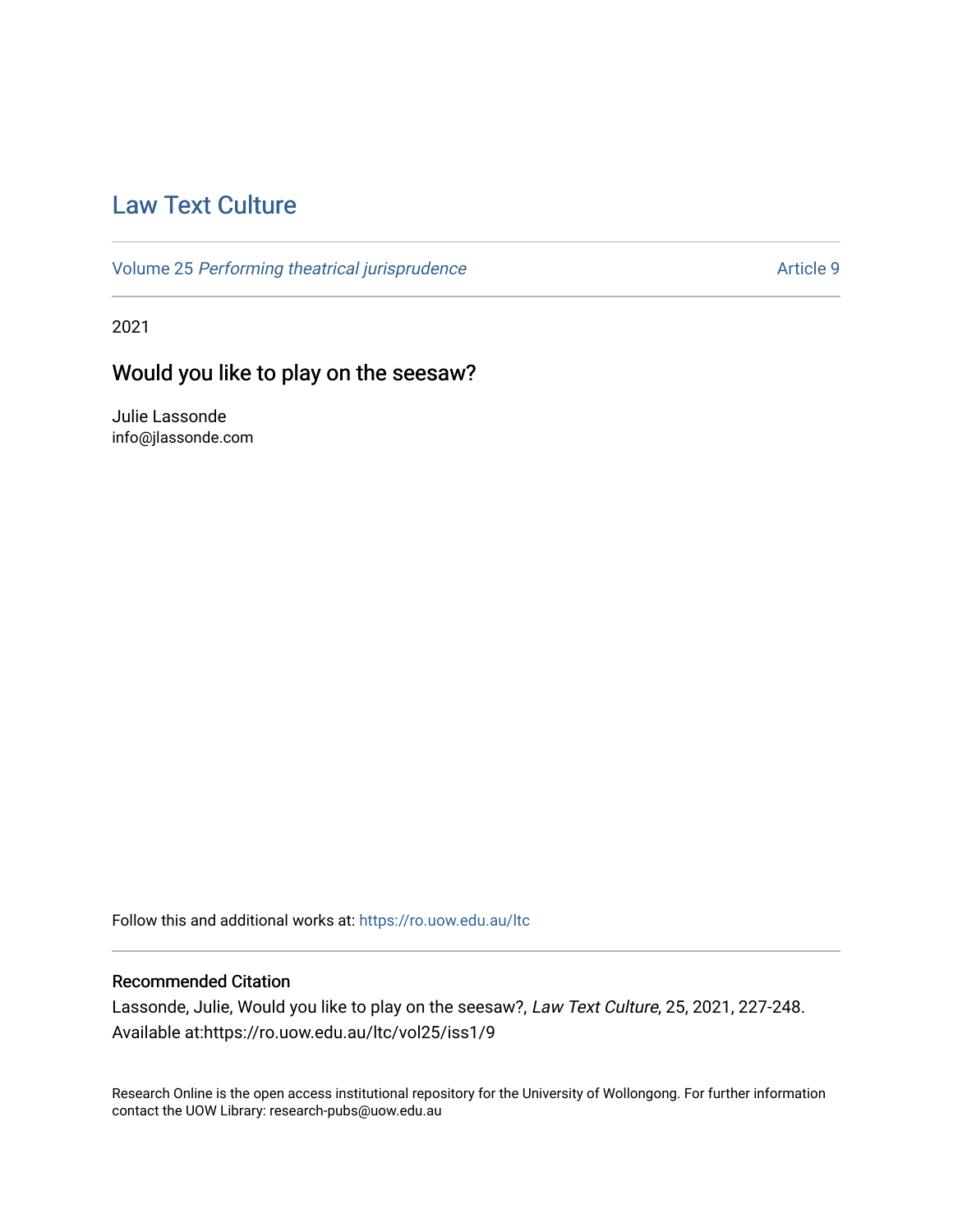# Would you like to play on the seesaw?

# Abstract

I am a performance artist and a social justice lawyer. From 2014 to 2017, I developed a performance and installation series entitled Counterbalance, which involved a seesaw. The first phase of the series occurred at a law school and the second phase at a courthouse. In this essay, I share elements of my process creating the artwork and discoveries made through this process. More precisely, I examine how the Counterbalance series revealed the potential for traditional legal institutions to open up to a wider range of performances. I start by describing each project phase. Comparing these phases, I then move to what the Counterbalance series highlights about different legal spaces, their meaning and normative power. Finally, I explore strategies for further developing our understanding of performativity and capacity to deploy its potential within legal spaces.

Somewhere between being and doing, I understand performativity as a powerful capacity that human beings have, to assert their identity through action or to situate themselves within a normative framework while affirming, modifying, or challenging this framework through their actions. The Counterbalance series allowed me to use my performative skills to present a different take on how people can inhabit traditional legal spaces. The fact that a law school and a courthouse welcomed Counterbalance and were willing to go beyond what they had imagined could occur in their respective space comforts me. However, I am aware that my project involved producing discomfort. To reduce discomfort associated with different people behaving differently within legal spaces and make such spaces more inclusive, I suggest developing our performative skills through practices such as physical presence, listening and an emphasis on non-verbal language.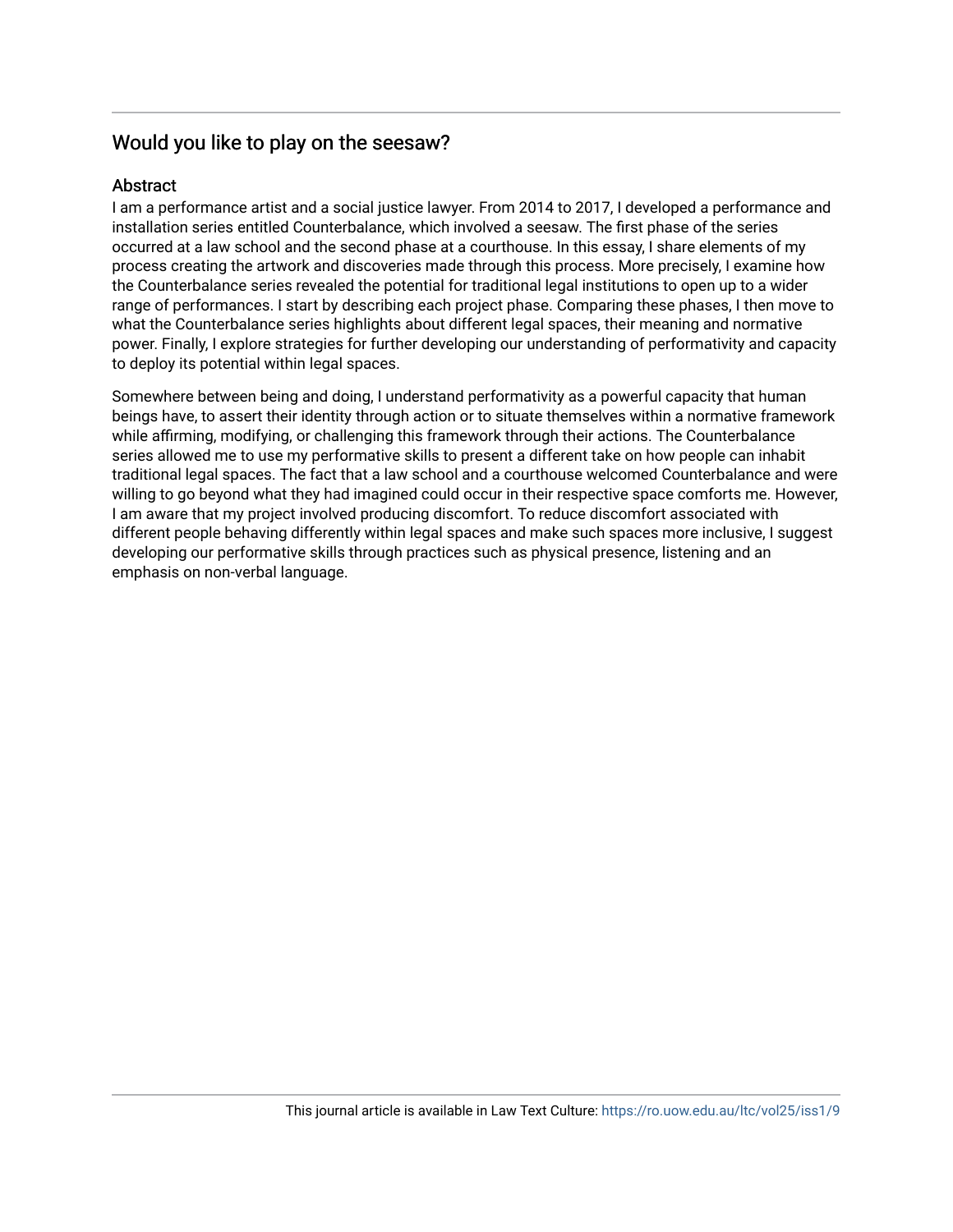# **Would you like to play on the seesaw?**

# **Julie Lassonde1**

# **1 Introduction**

I am a performance artist and a social justice lawyer. From 2014 to 2017, I developed a performance and installation series entitled *Counterbalance*, which involved a seesaw. The first phase of the series occurred at a law school and the second phase at a courthouse. In this essay, I explore how the *Counterbalance* series revealed the potential for traditional legal institutions to open up to a wider range of performances. I start by describing each project phase. Comparing these phases, I then move to what the *Counterbalance* series highlights about different legal spaces, their meaning and normative power. Finally, I explore strategies for further developing our understanding of performativity and capacity to deploy its potential within legal spaces.

Before describing my project, I would like to note that I am using the term performativity throughout this essay. My understanding of performativity comes from different sources, including the work of Judith Butler (1999) on gender, my performance art practice, and daily performative experience. I would summarise performativity as a state that is somewhere between being and doing. It is a powerful capacity that we have to assert our identity through action or to situate ourselves within a normative framework while affirming, modifying, or challenging this framework through our actions. I see performativity as an embodied mode of communication that includes verbal and non-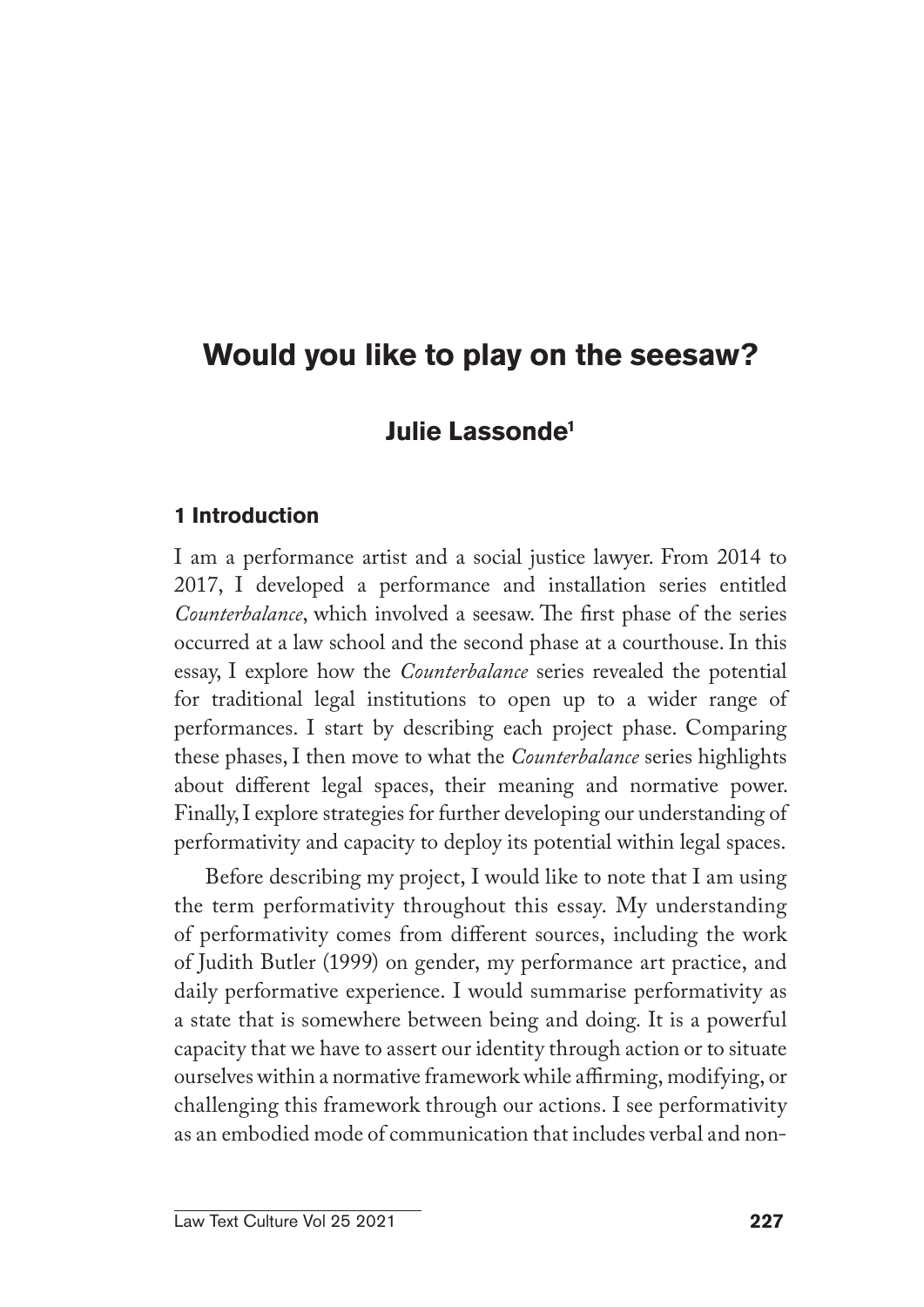verbal language. I believe performativity is an inherent aspect of human beings that can be more consciously acknowledged and deployed in our interactions. For me, performance art explores and exploits this human characteristic in creative ways through practices such as physical presence, listening, and an emphasis on non-verbal language, practices that could also be further developed in the legal field.

### **2 A seesaw at a law school**

In 2014-2015, I completed an artist residency at Osgoode Hall Law School at York University in Toronto, Canada (Osgoode Digital Commons 2015). Unlike many law schools, this particular law school had an interest in engaging with the arts.<sup>2</sup> The law school created an arts residency (Osgoode Hall Law School nd). It put out a call for proposals to which I responded twice. On my second try, the law school selected my project and invited me, along with another artist, to participate in the 2014-2015 residency.

During that year, I developed a performance and installation project entitled *Counterbalance*. I was interested in questions of balance and imbalance in life and justice. I explored the scales as a symbol of justice and produced my own version of this symbol: a seesaw.3 Choosing a seesaw as an image of justice was a way for me to express something positive, playful and hopeful about justice, intertwined with the notion of (im)balance and the challenges this balancing act poses within the justice system. I also created a seesaw to allow people to have a concrete embodied experience of the work, as a reminder that justice deals with real life and not simply ideas. I wanted the audience to take their own and others' bodies into account in reflecting on balance in justice. I installed the seesaw in the lobby of the law school, for all to use, and I presented two performances. For the performances, I wrote and recorded a short audio narrative. I then created a series of movements and actions that I performed in connection with the seesaw, as the audio narrative was playing.

When designing the seesaw, I had to have the design and installation plan approved by the university's risk assessment department. The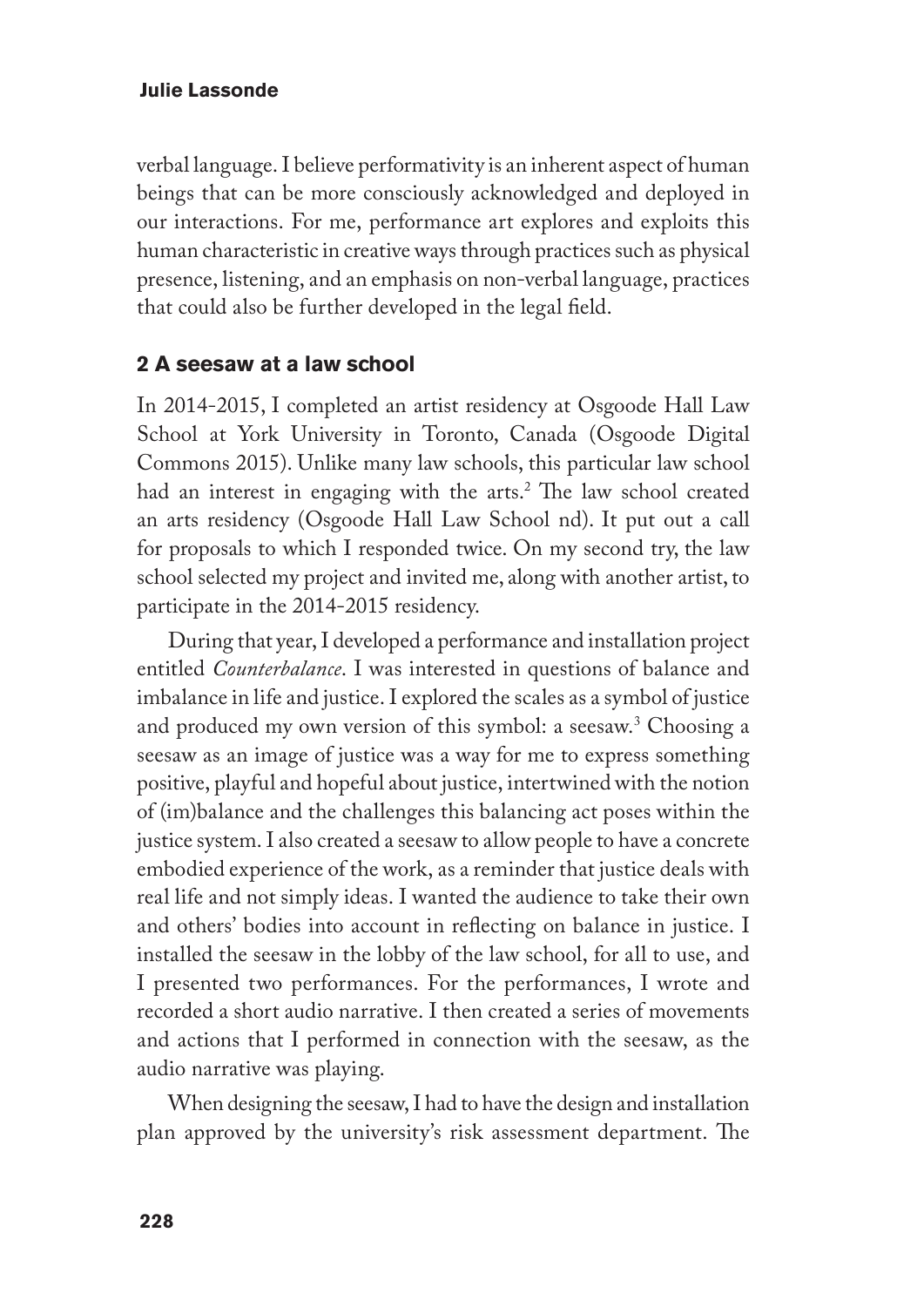university had concerns regarding risks associated with putting a seesaw in the law school building, and the liability that could fall on the university should someone hurt themselves while engaging with the piece. While I was expecting that institutional approvals would be required, I was surprised by the level of risk averseness on the part of the university, which contrasted with the openness of the law school to the project. The university's risk assessment department was fully on the case and this experience became quite intense for me. I decided that I would integrate this experience in the piece's audio narrative by telling the story of the fear of liability:

from ... December 22<sup>nd</sup> to December 24<sup>th</sup>, I participated in an e-mail exchange with the law school, the risk assessment department of the university, and an engineering firm, which lasted 48 hours and involved 25 e-mails. The discussion revolved around the type of insurance needed by the engineering firm that was going to certify my seesaw design (Lassonde 2015).

I also decided to embrace the question of risk and liability by researching perceived risks associated with seesaws in history.

A beautiful book on the history of playgrounds provided insights into changes in normativity related to playgrounds in the United States of America (Biondo 2014). Through this book, which included images of playgrounds throughout the  $20<sup>th</sup>$  century, I realised how risk averse our society has gradually become. Looking at images of playgrounds from the 1920s to the 1970s, it becomes apparent that kids at the time were playing in what now appears as dangerous swings and seesaws that their parents thought were perfectly normal as they pushed them on these swings. But gradually, as a result of accidents, injuries, lawsuits and the development of safer equipment, playgrounds changed and became focused on safety and limiting risk. Eventually, seesaws as I knew them in my childhood, almost completely disappeared because they were deemed too risky. This is what led me to write this other part of my performance's narrative:

Some seesaws remain but have been modified and equipped with large and ugly springs. These springs reduce the height of the seesaw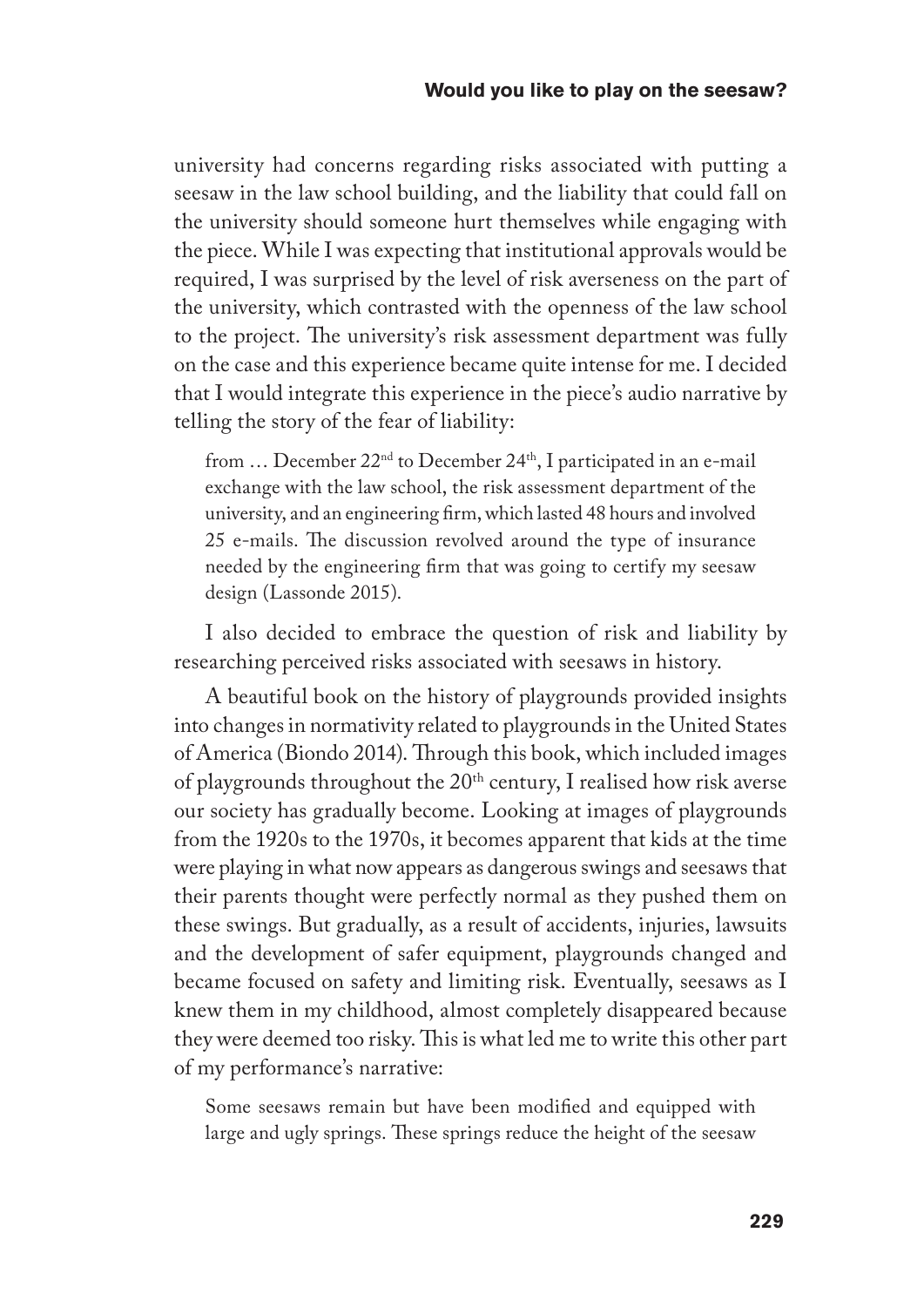and absorb shocks. Sadly, they also encourage kids to play on their own, as opposed to the older versions, which could only be used with a friend (Lassonde 2015).

Since then, every time I see the rare old-style seesaw in a playground somewhere, I feel nostalgic.

While the university shared the seesaw safety concern, it finally gave in and let me install it, as long as I locked the seesaw between 4:30pm and 8:30am and as long as I put up a highly visible warning and waiver of liability sign, and employed other safety measures such as installing the seesaw on a large rubber surface. I agreed and worked within these constraints. This was phase one of the *Counterbalance* project.

### **3 A seesaw at a courthouse**

My original intention was to create a *Counterbalance* series and bring the seesaw to different legal spaces. Following the residency, I reflected on where I would like to take the seesaw next. I decided that I wanted to work on judgment. Although there are many settings in which the exercise of judgment occurs, I thought that courthouses were key venues within the legal system where judges engage in this exercise. I started approaching courthouses. The first one I engaged with was Canada's top court, the Supreme Court of Canada in Ottawa. In 2016, I wrote to the court, explaining that I was interested in doing a second phase of this project in the court lobby or another available space in that building.

I had a phone conversation about the project with a court staff member.4 While the court did not reject the idea out of hand, I immediately felt resistance, which I expected but not necessarily in all the forms it took. The court had concerns about the use of its limited space. I learned that the lobby is often used for receptions and the presence of a seesaw would reduce available space.

I also learned that the court was planning renovations, that one of the two rooms of the building that are respectively used by the Federal Court and the Federal Court of Appeal, would eventually be potentially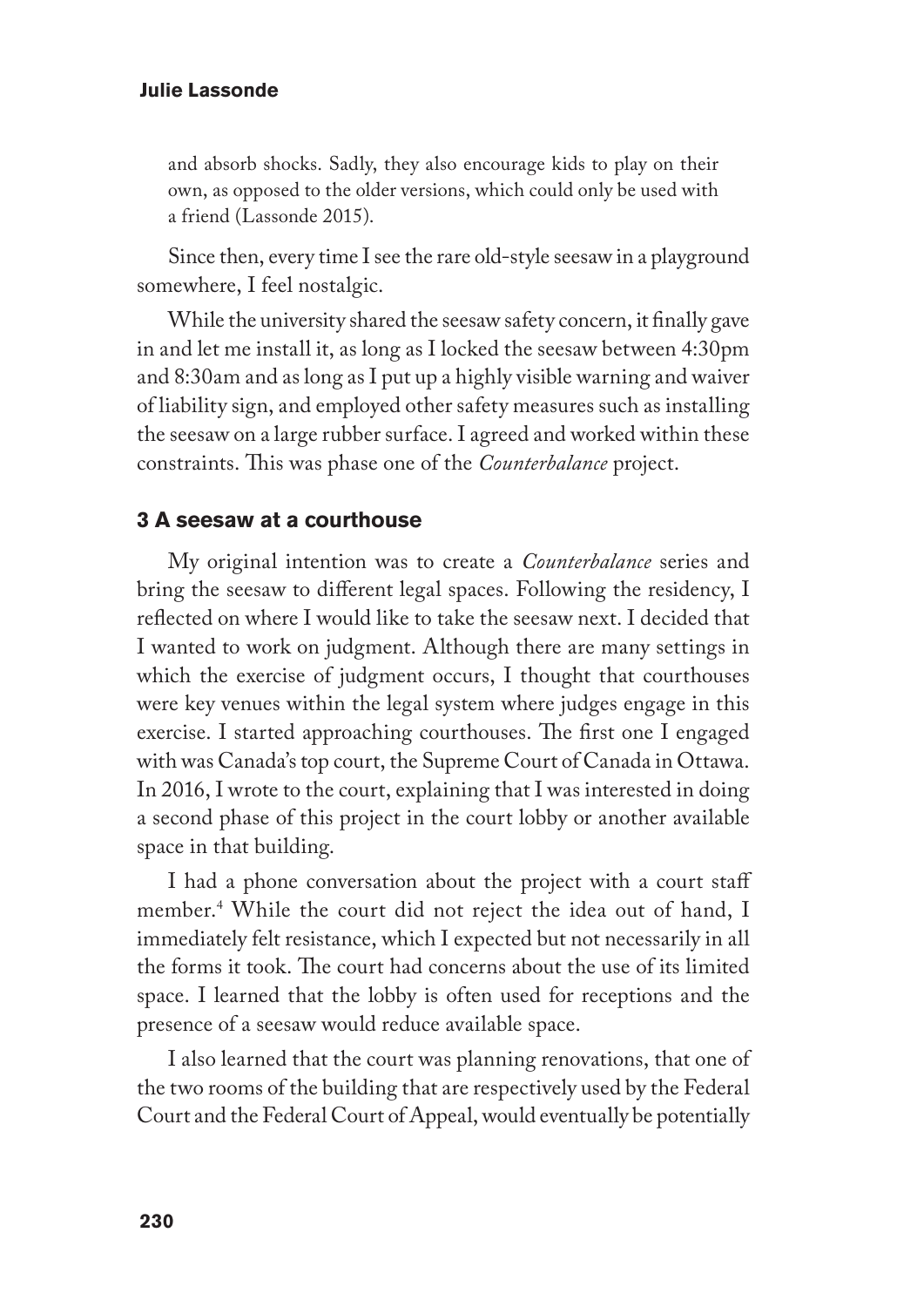turned into a small exhibit space (Government of Canada 2019). This room would present historical objects related to the Supreme Court of Canada. The staff member indicated that he would see if there was a 'private' space available and contact me if it was the case, but that it was unlikely to be the case. Another staff member later confirmed that there was no 'private' space available, which put an end to my exploration of that space. At the time, I thought that a private space was the opposite of what I wanted because the court is a public space, and my project is intended to be open to the public. Now that I think about it, a private playground for judges and court staff, away from the public, could have been an interesting art infiltration into the private quarters of our highest court.

Although my communication with the court was by email and telephone, it reminded me of my visit to the court, a few years ago, when a clerk gave me a tour of the building. I remembered finding the exterior aspect of the building imposing.<sup>5</sup> I also recall feeling privileged to have a glance at private spaces, as we passed by judges' offices during the tour. I had felt then that the courthouse was open to my visit.

What I found most interesting in terms of the resistance to my new proposed visit through the *Counterbalance* project, was another aspect of the court's response. I was told that the court did not want to set a precedent by having this artwork exhibited in its lobby. This led me to a discussion with the court about the fact that there was already art in the building and that the building itself was an artwork. Staff acknowledged that judges had paintings in their offices. I also noticed that the courthouse had paintings and busts of judges, photographs of which are displayed on the 'art gallery' part of its website.6 I explained to the staff member that the visual arts included not only paintings, sculptures, installations, but also performances. For the court staff, however, my proposal of a seesaw and a performance could be distinguished from the visual arts that the court displayed, with the performance aspect of the work appearing to produce most discomfort. My sense was that part of this discomfort was due to the unpredictability of the performance, compared to the predictability a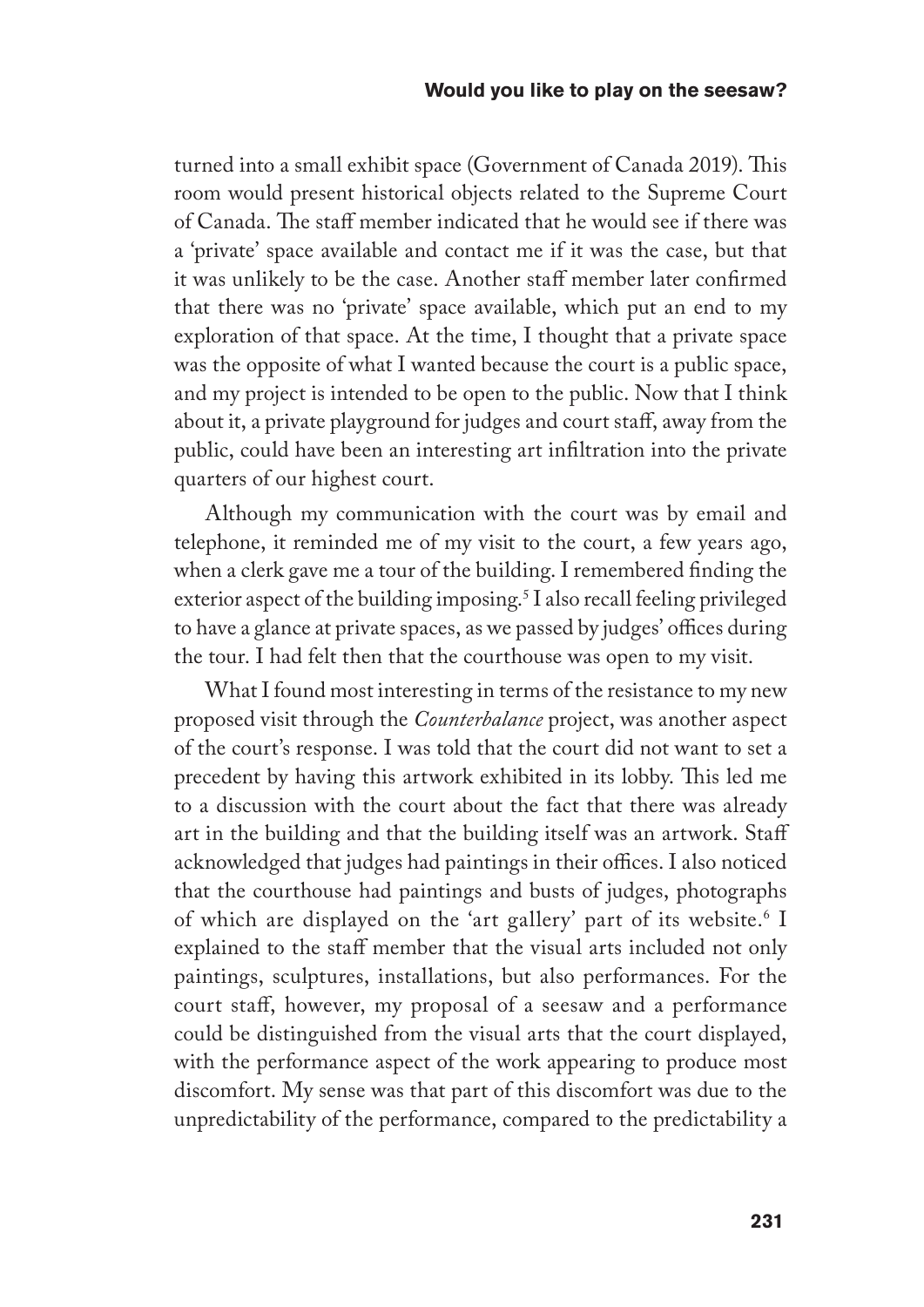painting that court staff could see ahead of time would offer. I also concluded that the concern about setting a precedent was not about art in general, but rather about allowing performances in the lobby of the court.

There are multiple levels of irony in this response. First, many involved at the court seem to regularly engage in performative roles: lawyers who plead in front of the court, judges who hear cases, clerks who ensure that the proper rituals of court administration are followed. How many movies have we seen depicting the theatrical aspect of courthouses? Performance seems to have always been part of law, but within clear boundaries that have been reaffirmed for centuries. My proposed performance of art and law might break these norms, which is the precedent that the court seemed keen to avoid. The second level of irony about my interaction with the court is that it is precisely the role of the Supreme Court of Canada to set precedents for the entire country to follow.

In this context, it would be reasonable to expect the court to be well equipped to engage in the exercise of setting precedents. However, I acknowledge that, as part of its role, the court carefully chooses what it considers worthy of hearing and therefore on what matters it wants to set precedent. As part of its practice, the court routinely grants or denies leaves to appeal. My interaction with the court and rejection of my project was another iteration of that process. This brings me to the third level of irony in the court's response, which is that whether the court wanted it or not, the court did set a precedent of not allowing performance art in its lobby, under the disguise of not wanting to set precedent. Happily, no court precedent is ever entirely settled – and I take comfort in the fact that the court staff still left the door open and said that perhaps in future when a museum is created in the building, the court may revisit my proposal.

After digesting this first rejection, and fully aware of the possibility of a second rejection, I picked another courthouse space, partly for its aesthetics and partly for my connection with it: the Court of Appeal of Quebec in Montreal.7 Interestingly, this courthouse building was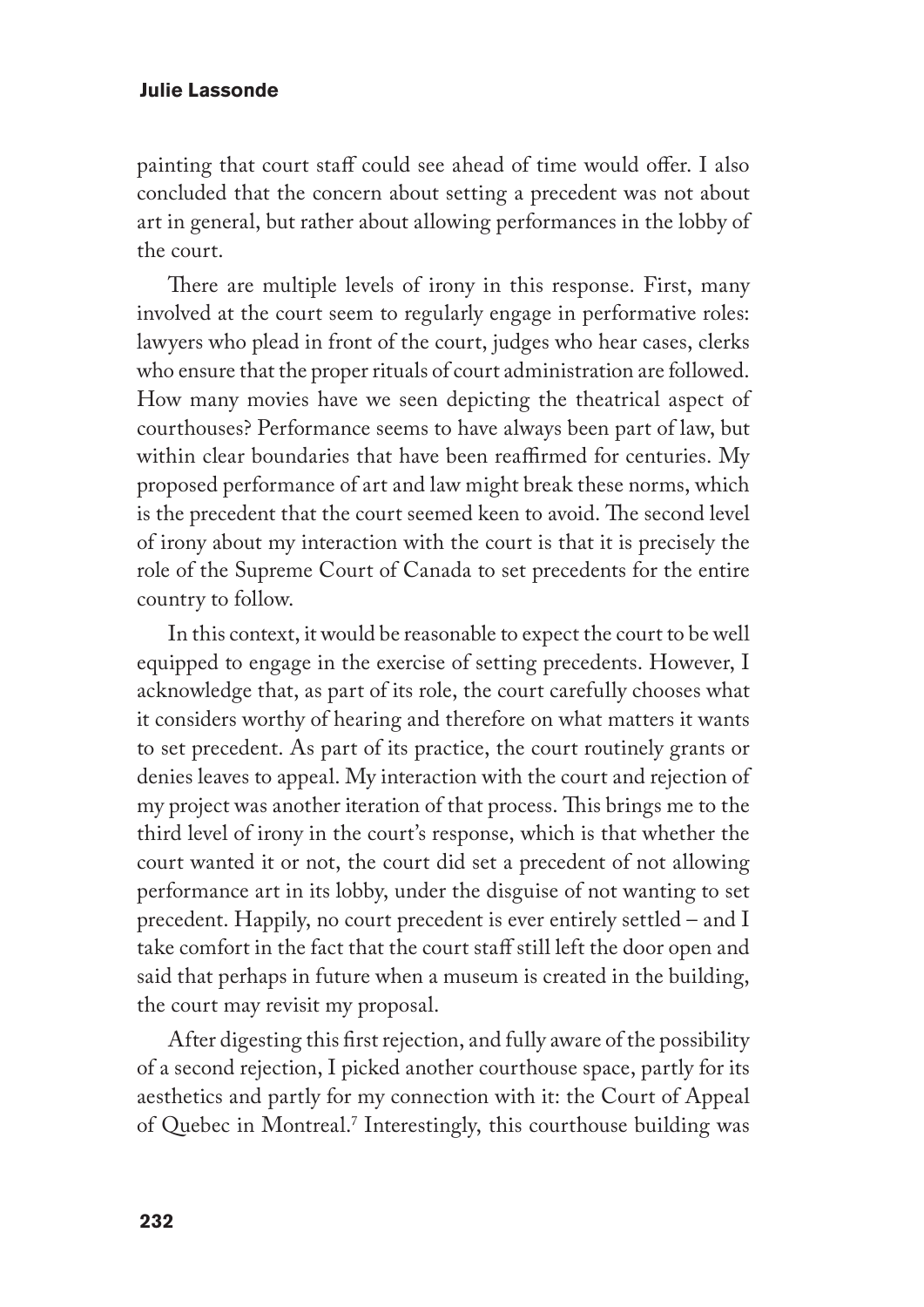#### **Would you like to play on the seesaw?**

designed and constructed from 1921 to 1926 by the same architect who later created the Supreme Court of Canada building, Ernest Cormier (Culture et communications Québec nd). Following extensive restoration and upgrades, the Court of Appeal of Quebec moved there in 2004 (Culture et communications Québec nd). As a first step in my process, I visited the courthouse in person to start imagining what the performance and installation would look and feel like in this space.

As I approached the building, I was struck by its grandeur and intimidating effect.8 Not unexpectedly, as it was designed by the same architect, it was a similar feeling to the one I had had when visiting the Supreme Court. As I stood in front of the building, I had to doublecheck that I was at the right place. The entry to the building is a grand and austere set of exterior stairs. No one was present. The front of the building seemed to scream 'you little person of insignificance, are you sure this is where you are supposed to go?' When I opened the door, I was greeted by security staff and barricades. After going through security, I asked if photography was permitted and I was surprised to be told that it was. I walked around the lobby and took a few photos. With its high ceilings and beautiful luxurious art deco architecture, and with the intense echo of my voice speaking softly to security, I felt once more very small in a grandiose space.<sup>9</sup>

These feelings are difficult to reconcile with the fact that the court is a public space. As a general rule, sittings of the court, trials and court files are all public (*Quebec Charter of Human Rights and Freedoms 1975* s 23; *Code of Civil Procedure 2014* s 11). Except for private rooms, such as judge's offices, the courthouse is a public space. When I was standing there, the architecture of the building seemed to defy this principle. I wondered who would dare enter this public space. I learned later that, as it turns out, quite a few tourists do!

With all of this in mind, I thought that it would be interesting to activate this space with a performance and installation. The size and shape of the lobby allowed for it. Following this visit, I decided to email one of the judges who had previously been my professor, to discuss the project. The judge referred me to a staff lawyer who agreed to meet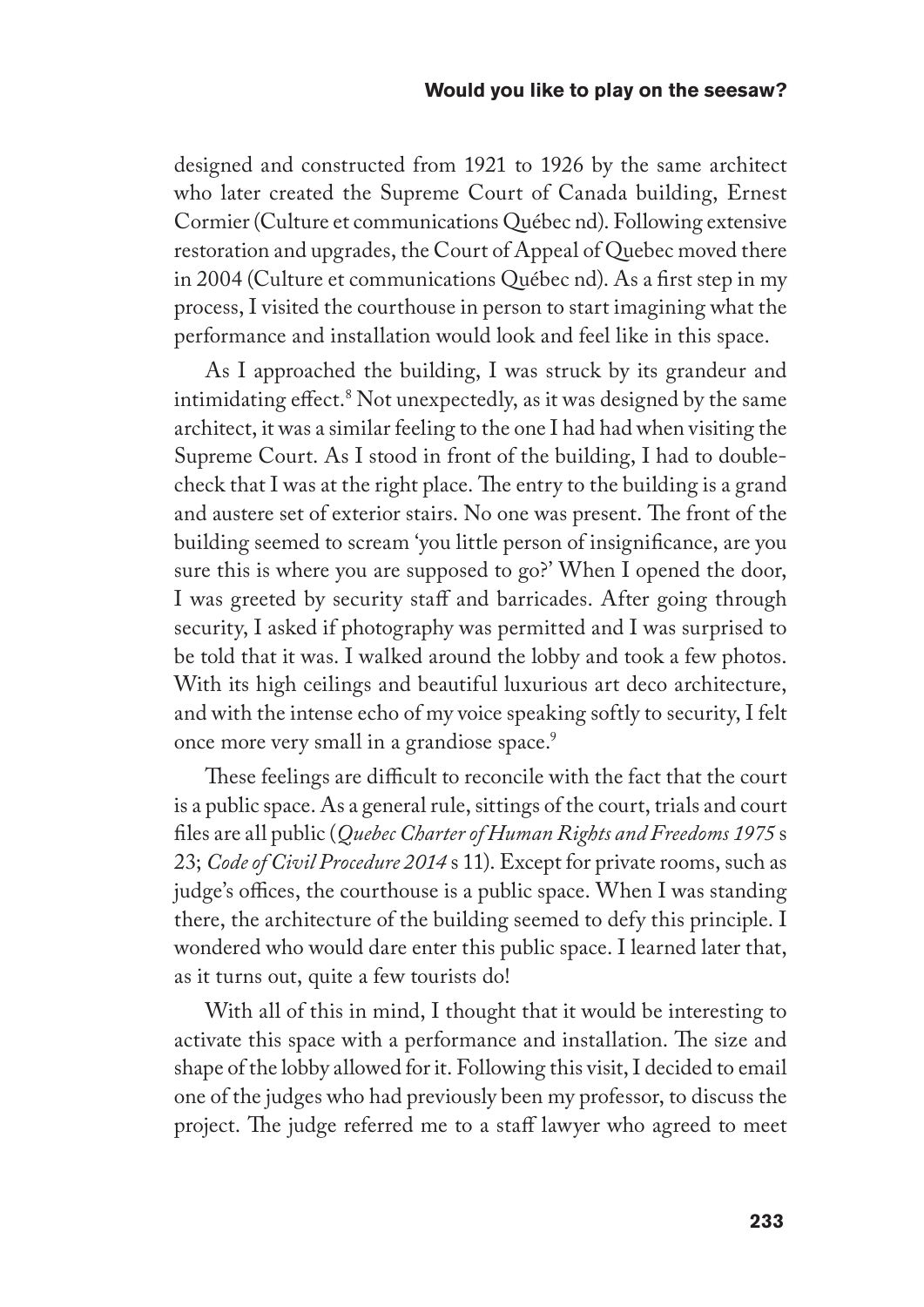with me. This meeting was fruitful. I showed images of the seesaw previously installed at the law school and explained the project I had in mind for the courthouse. Based on the image, the staff lawyer agreed that the seesaw would look great in the space. The seesaw is made of beautiful reclaimed Douglas fir wood and a dark grey steel base on a rectangular black surface, which would be installed on light grey tile surface of the court lobby. I started having some degree of confidence, until he asked me whether it would be possible to see the performance that I was going present. I explained to him that my understanding of performance art is that it is never fully created until it actually happens. I said that I would therefore not be able to show him documentation of the performance ahead of time. I mentioned that I was planning on working on the connection between embodiment and judgment. I noticed that the lack of predictability of the performance aspect of the work made him nervous.

This was an indication that the court had understandable concerns about its image, the public perception of its neutrality, and its need to keep a distance with the exterior world. The court was looking for predictability and reassurance regarding what I would present. My status as an artist was no longer sufficient. I had to resort to my status as a lawyer. I alluded to my professional obligation as a lawyer, not to bring the justice system into disrepute (*Code of Professional Conduct of Lawyers 2015* r 3.1; *Rules of Professional Conduct* s 5.6-1). I made a variety of arguments to try to persuade the staff lawyer that this was an acceptable project. At the end of the conversation, he agreed to talk to the chief justice about the project and see what she would say. I left the building still hanging onto hope after muddling through an explanation about the nature of performance and my reliability as a lawyer-artist performer.

In the end, I was told that the chief justice agreed to welcome the project in the courthouse lobby. The fact that this court, unlike the previous one, took the risk of having performance art in its lobby was amazing news. The next step was to rent the space from the relevant government agency. The proposed contract with the agency included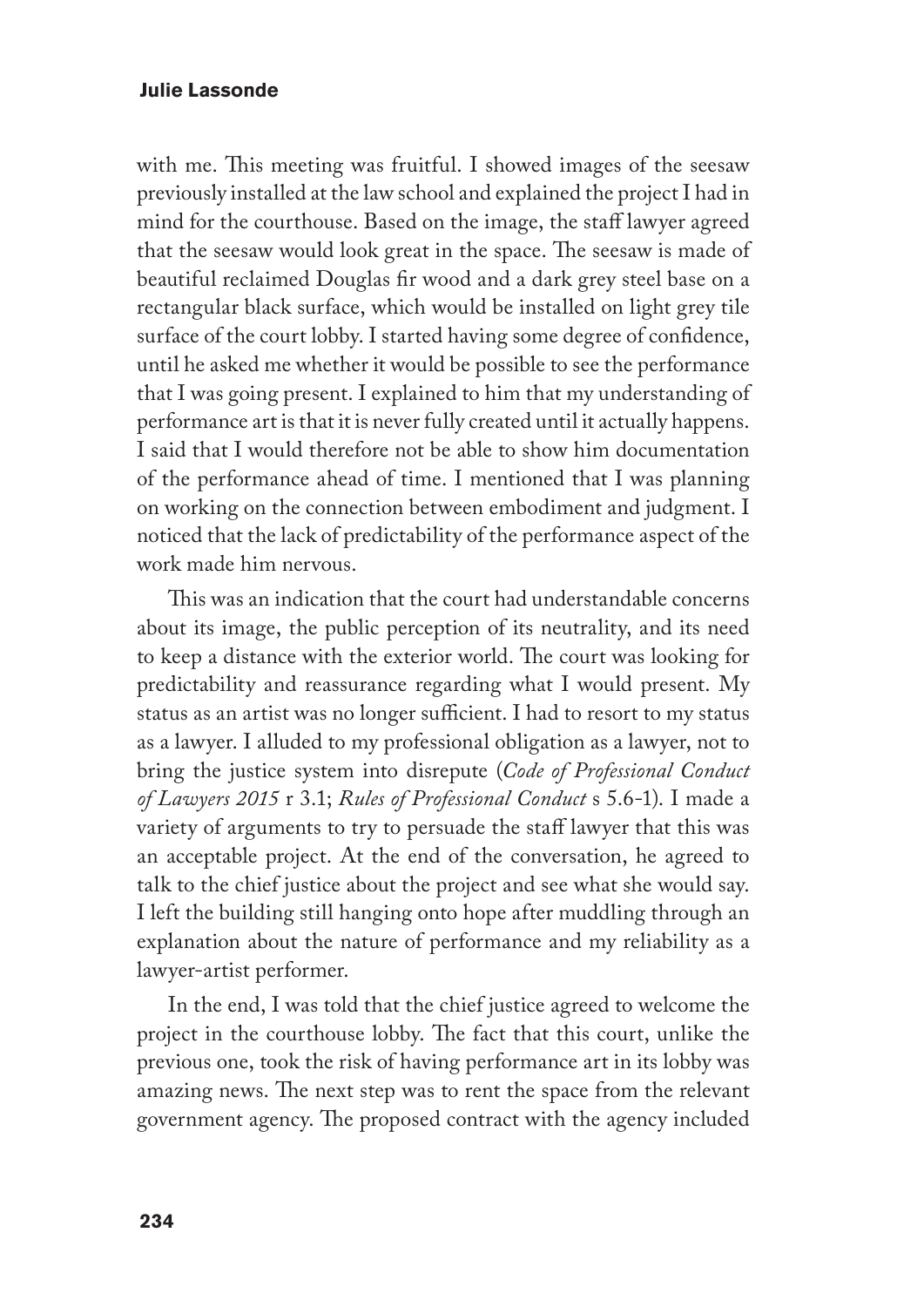a clause by which I would take on all liability related to the project. In negotiating the terms of the contract, I felt that the government agency was sitting at the bottom of the seesaw with me hanging in the air. However, thanks to an arts insurer for whom my project was just one in a million projects that did not present significant risk, I was able to obtain affordable insurance and sign the contract.

Although the court embraced the project, it established a clear distance with it and insisted that I present it as an independent project from the court. This came as no surprise. It was a delicate balancing act of proximity and distance. I welcomed this challenge. At that point, I was still happily surprised that I had obtained permission to put the seesaw in that space and that the courthouse was open to artistic performance. I started thinking about the range of performances that occur at that courthouse, inside and outside hearing rooms, including at security checks, and in corridors and offices of this institution. I was hoping that the presence of the seesaw in the lobby would bring attention to other performances than traditional hearing room ones. While I had planned to work on a new performance for the opening of the exhibit, I felt somehow that the most important performance had already taken place. Looking back on this project, I consider that the main performance involved was the interaction with the court to obtain permission to do the project and the process of moving the seesaw in and out of the space. This is when various levels of comfort with the project were expressed and the ultimate decision to embrace it crystallised. Although I worked hard on it, the performance I ended up creating and performing at the opening of the exhibit was secondary. Having gone through the important stage of acceptance of the project, I maintained the required distance with the court and proceeded with the next steps.

In fall 2017, I installed the seesaw in the lobby of the Court of Appeal of Quebec in Montreal. My performance and installation entitled *Counterbalance #2: Physicality of Judgment* became the second work of my *Counterbalance* series. The piece involved the seesaw available for all to use and an audio narrative accessible through a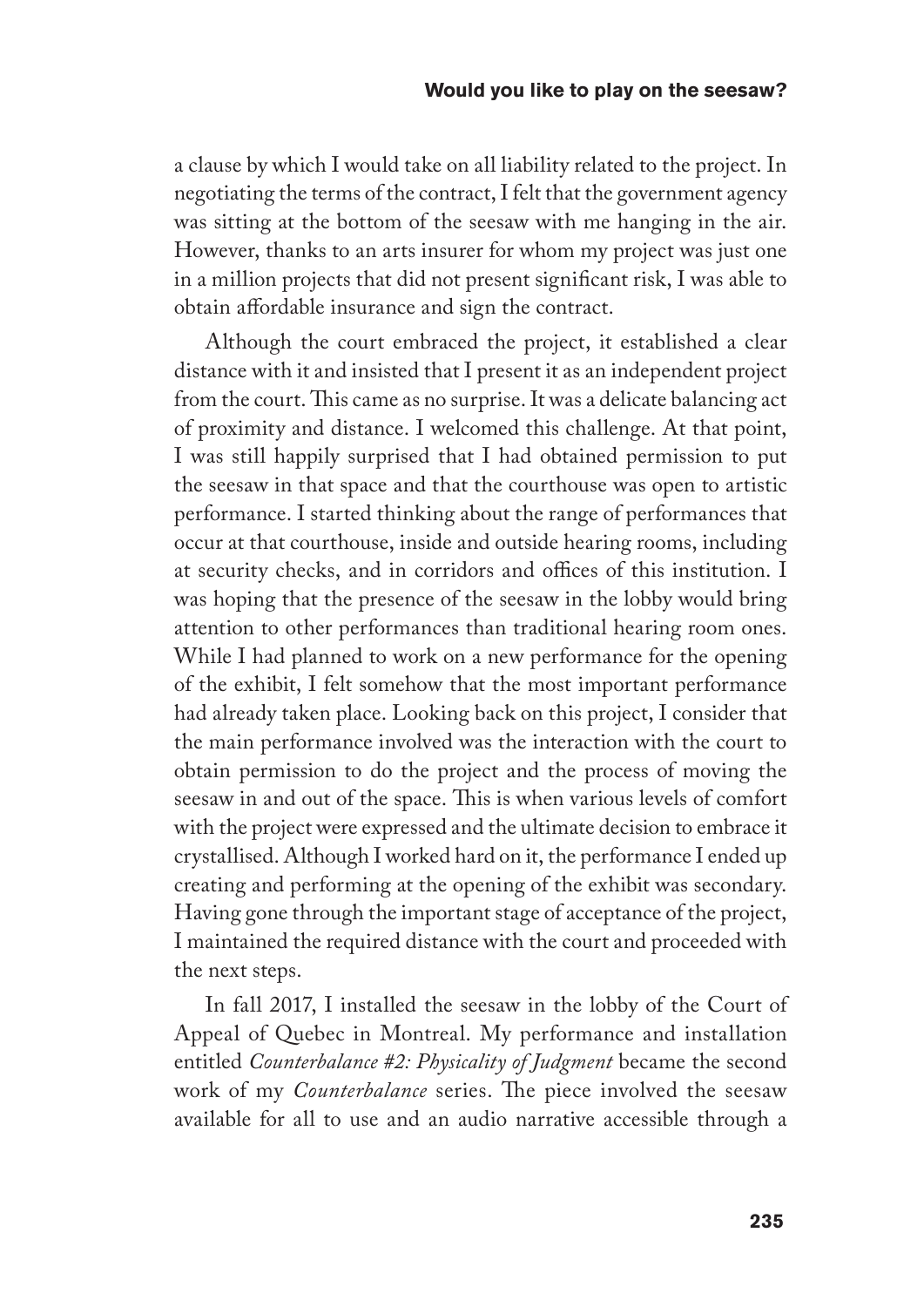quick response code placed by the seesaw. In this narrative I tell the fictitious story of a female judge's beginning of the day, up to a break from her morning hearing. The story focuses on the embodied actions of that judge, walking to court, and on her thoughts and emotions related to her hearing. I explore how thoughts and feelings about her personal life cross her mind as she analyses the case in front of her, as the following excerpt illustrates:

I order a break. I go to the bathroom and then to my office. After two minutes, I realise that I am looking through the window without seeing anything, absorbed by my thoughts. The case makes me think of the tragedy that my brother went through. The phone rings. It's him! How can this type of coincidence happen? (Lassonde 2017).

In addition, I designed a live movement performance capturing the different states through which I go when exercising judgment in daily life. The performance is accompanied by an audio narrative telling the story of when I failed at exercising my judgment in the context of a friendship. As with the first phase, the second phase of the project was rewarding in terms of providing insight into the meaning and normative power of different legal spaces.

# **4 What the seesaw revealed about the difference between a law school and a courthouse**

When I compared the two phases of my *Counterbalance* series at Osgoode Hall Law School in Toronto and at the Court of Appeal of Quebec in Montreal, I saw how differently the two legal spaces related to the project. I also gained insights into the difference in normative framework and relationship to performativity between a law school and a court. In this section, I share some of these insights, based on my artistic process.

# **A Inviting versus responding to performances**

My first observation is that the law school and the court seem to be organised to actively invite certain performances and not others. As explained above, before I even began the project, the law school already had two layers of interest in my project: a general interest in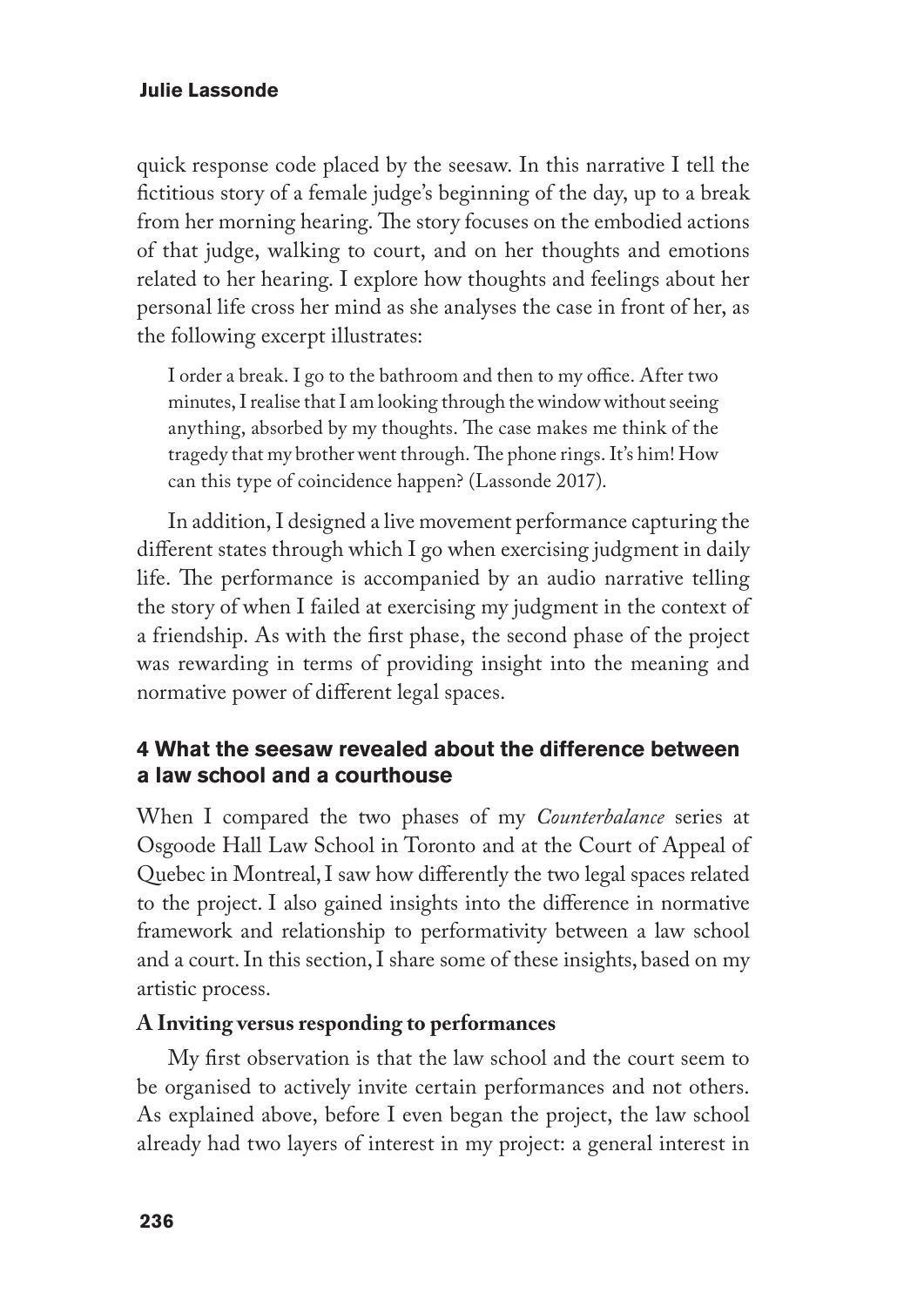art that led it to create an artist residency program and a specific one in my project, which was selected for a residency.

The court's relationship with art was different. It had moved into a heritage building that was important to preserve. The judge who facilitated my communication with the court mentioned that he was involved in developing the art collection of the court and gave me a tour of the collection. This collection consisted mainly of paintings and sculptures displayed in its corridors, including a great selection of contemporary art as opposed to purely portraits of judges. The court therefore demonstrated an interest in art but gave me the impression that it had not anticipated a request such as mine, i.e. to have a temporary exhibit involving an installation and performance art in its lobby. In addition, instead of responding to a call for proposals, I had had to approach the court without an invitation.

That said, while one space invited my project and the other one responded to it, both legal spaces accepted it.

# **B Different fears**

Despite the promising law school context, as I explained above, phase one of my project did not unfold without obstacles. Interestingly, these obstacles did not come from the law school itself but rather from the larger institution that it inhabits: the university. It was the university's risk assessment department that hesitated to approve my project out of a fear of liability. At the court, the fear associated with the project was different. As explained above, my perception was that the court's true fear was proximity with my project. Court staff worried that the project could negatively affect the image of the court, public perception of its neutrality and its capacity to keep a distance with the public. Ultimately, both the university and the court overcame these fears.

## **C Uneven levels of engagement**

At the law school, after the risk management and negotiation phase was over, I was able to focus on developing the work and installing it in the law school lobby. Once the seesaw was in the lobby, the law school community, other members of the university community and the public spontaneously embraced the piece. Audience members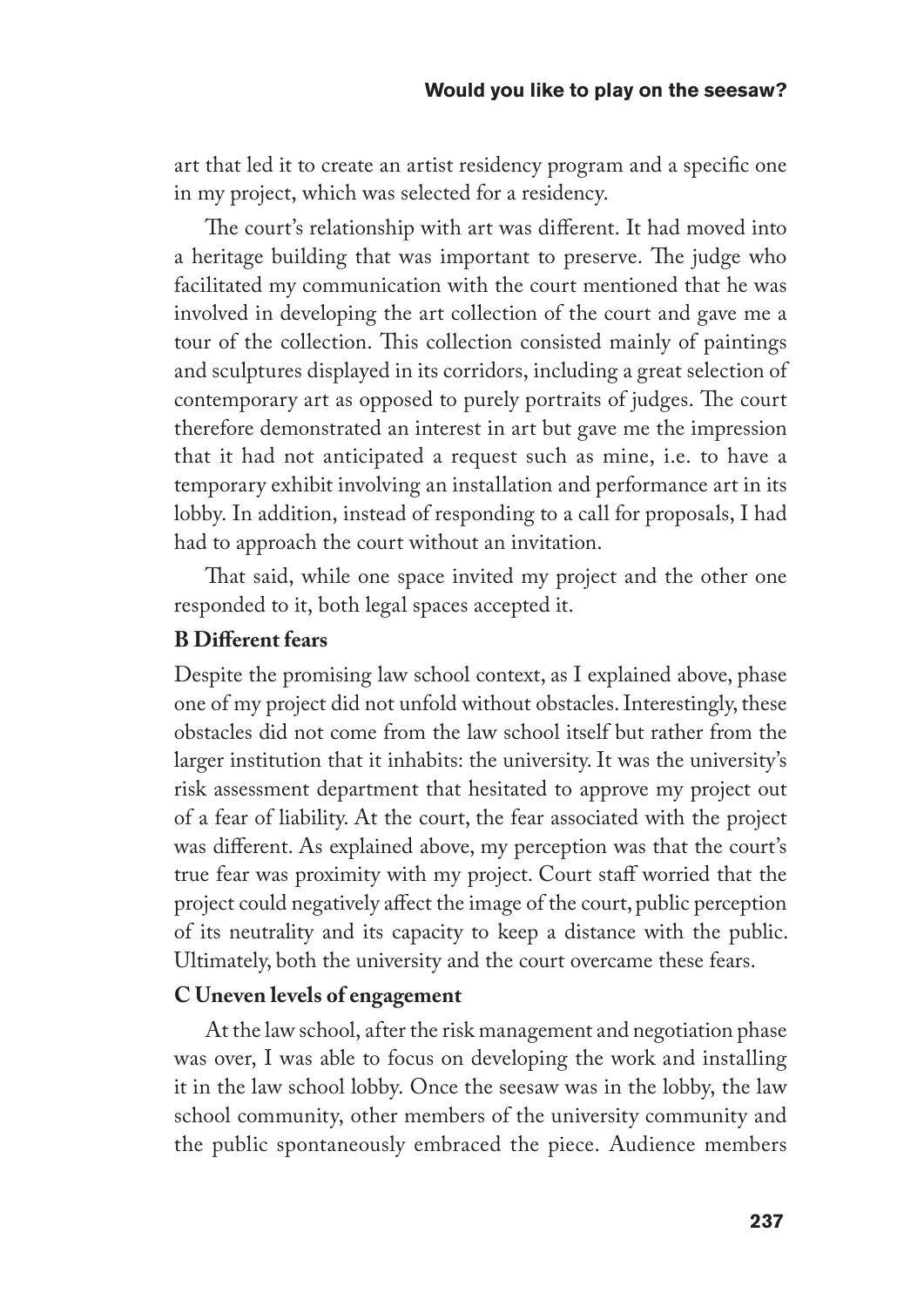were the performers in this piece. Students, professors, staff members and members of the public all tried the seesaw without me having to prompt them to do so. Some walked by as if the installation did not exist, stepping on the protective surface around it with winter boots, without any consciousness that the piece was there. However, many stopped, read the sign, looked, touched, sat on the seesaw with a friend or with multiple friends, commented and laughed. What I received from this space and its community was curiosity, engagement and warmth.

At the court, after the main 'performance' of getting through the door with a 1.2-ton installation,<sup>10</sup> my focus shifted to observing the dynamics within the space of the courthouse. I had many opportunities to observe its lobby activities. In addition to prior visits to develop the project, I spent a full day in the lobby, installing the seesaw. I spent some time rehearsing for the opening performance with the seesaw in the lobby. I came back a few times to ensure that everything was working properly, and I worked another full day on site, de-installing the seesaw.

The first thing that struck me while installing the piece was that very few people other than security staff spend time in the courthouse lobby. People who do are a mix of lawyers, parties to litigation, court staff and members of the public – mainly tourists visiting the beautiful building. From my observation, tourists' visits usually consist of getting through the door, staying within the small space before crossing security, looking around including at the high ceiling, taking a photo and leaving. Lawyers walk through the lobby to go plead or attend professional development sessions in courtrooms. Some court staff work in offices near the lobby, in a separate space. Judges work in the building but must enter and leave through different doors because I did not see any judges in the lobby. Judges seem to mostly spend time in their offices, at the back and on higher floors of the building. Interestingly, in busier first instance courthouses, I have seen judges walking around wearing their gown in corridors, in addition to occupying the mysterious spaces of these buildings that are not accessible to the public.

Not surprisingly given that few people pass by, I found that few people engaged with the installation. During the times when I was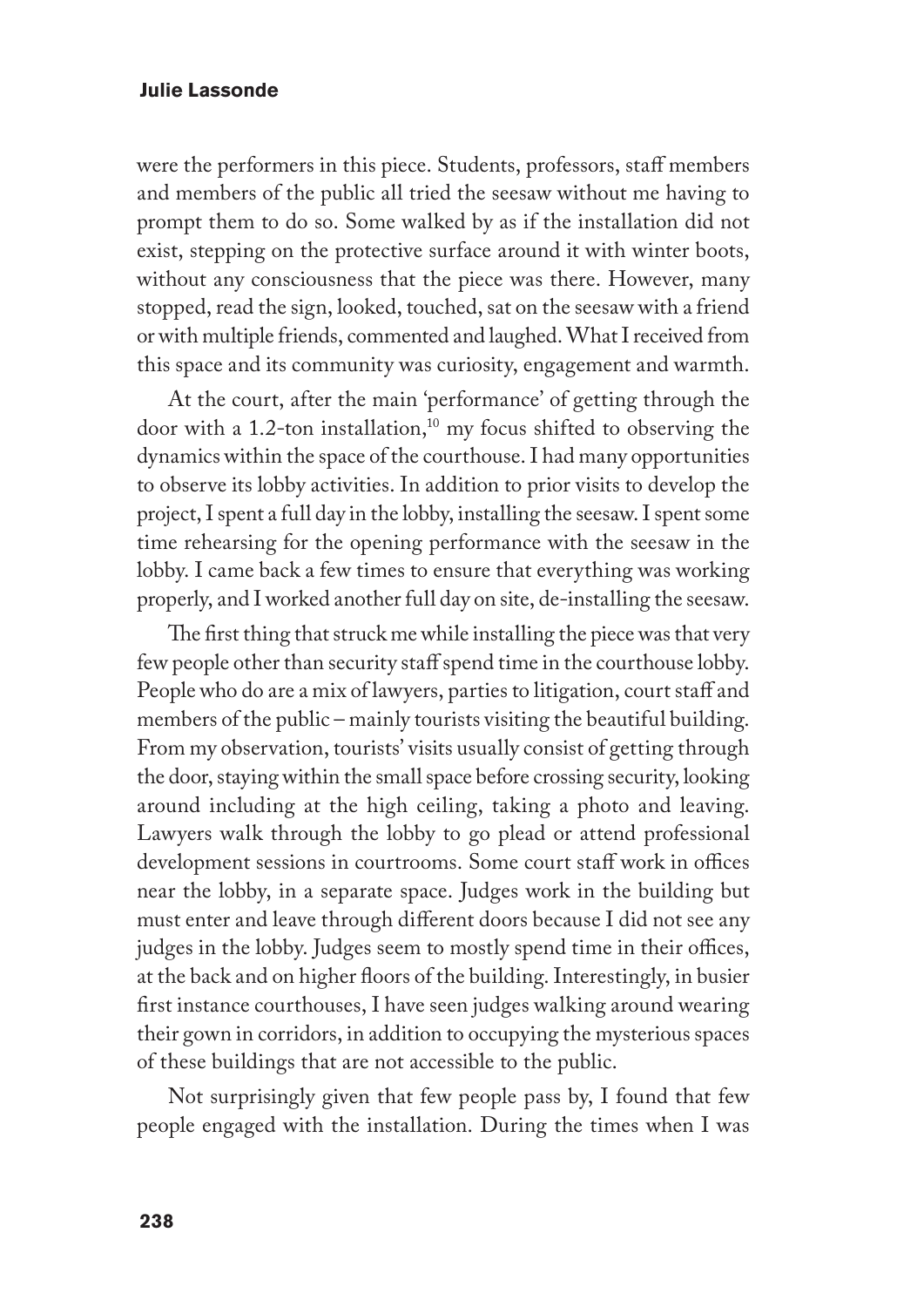present, I believe only one former judge of a different court – who happened to be female – sat on the seesaw. Perhaps other judges did so while I was not there. I am not sure. At the opening, one judge kindly attended – but did not try out the seesaw.

At different moments of the exhibit, I managed to convince a staff lawyer at the court and a self-represented litigant to sit on it. I also convinced a few members of the public to go through security and try the seesaw, including tourists. One Montrealer engaged with me extensively when I had just finished installing the piece. She tried the seesaw and had a conversation with me about its meaning. She then came back to the opening to see the performance, and later sent me a long email sharing her interpretation of the piece. This was an unusual and heart-warming engagement with the piece. In short, a significant number of people still saw my piece during the exhibit, but few physically engaged with it. Phase two of the project revealed that the court was a beautiful space, accessible to artists, but was somewhat more distant compared to my prior experience with the law school. These experiences led me to think about whether this was the right balance of proximity and distance, and if not, what could be done to achieve a better balance.

These observations about proactive or reactive engagement with artistic performances, and the fears surrounding the degree of engagement with the project in particular, made me wonder what would allow for exploring the full potential of performativity within these spaces.

# **5 Playing on the seesaw**

The two phases of the *Counterbalance* project raise questions about how we may benefit from developing our understanding of a wider range of performances that occur in legal spaces. They also invite questions around how we may develop strategies to better deploy our performative potential within these spaces. Classrooms and courtrooms are known to involve performances, such as teaching or pleading, but law school and courthouse performances also include other performances, such as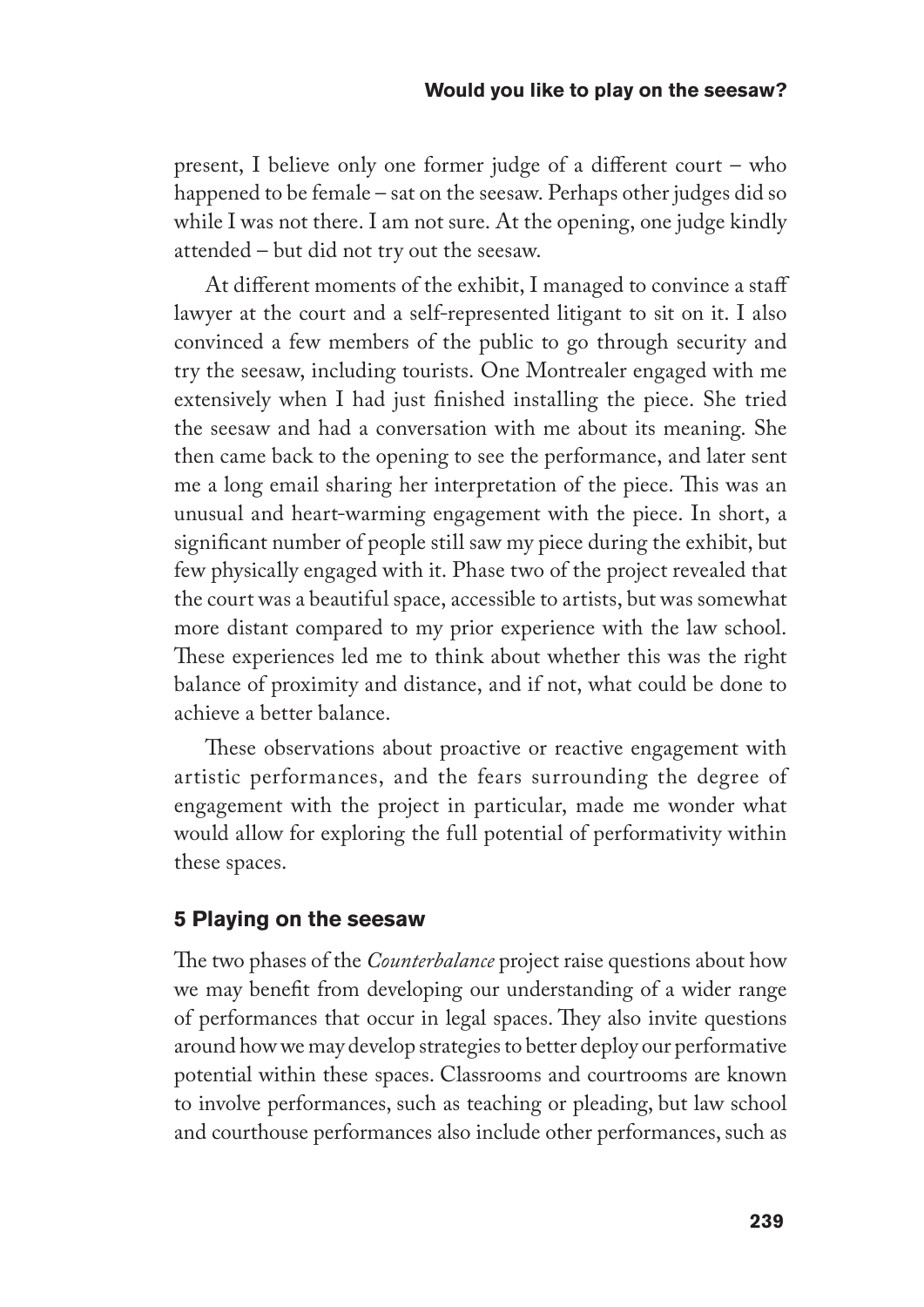corridor interactions and anxious moments experienced by people who evolve within these spaces. My experience of this project revealed a few possibilities for exploring these questions.

## **A Adapting our performances**

From an artistic perspective, phase two of the *Counterbalance* project made me rethink how to perform as an artist in spaces that are designed to establish a certain distance with the public. In such spaces, people need encouragement to engage. Perhaps if I were to perform again in similar spaces, I would be present throughout the exhibit to engage with audience members, including court actors. Accompaniment and prolonged presence are demanding roles, but not unheard of in the performance art world. For example, the curator of one of my past performance artworks acted as a cultural mediator throughout the event. She engaged with the public, provided context and information to make our performance artwork more accessible.11 I have also participated in a durational performance art festival where performers are present for extended periods of time.12 In my legal practice, I have also seen the need for accompaniment, for example when I work collaboratively with social workers who accompany survivors of violence while I meet with them. Without this accompaniment, engaging with the legal system may not be possible for some.

### **B Confronting fear**

Whether it's a law school or a courthouse, it would not be surprising to enter such space with a level of worry around its norms. What are the norms of this space? What will happen if I fail to follow them? Is it possible to criticise them? I believe that each person's embodied experience of a space, whether a member of the public or the legal world, contains various levels of (un)predictability and potential for reinforcing or shifting norms. What will this person bring? Will it be good or bad change? Different people, with different bodies and lived experiences perform differently within these and other spaces. This reality leads me to wonder: is it in unpredictable or uncomfortable performances that lies potential for changing legal spaces?

But my question assumes that change is a good thing. From a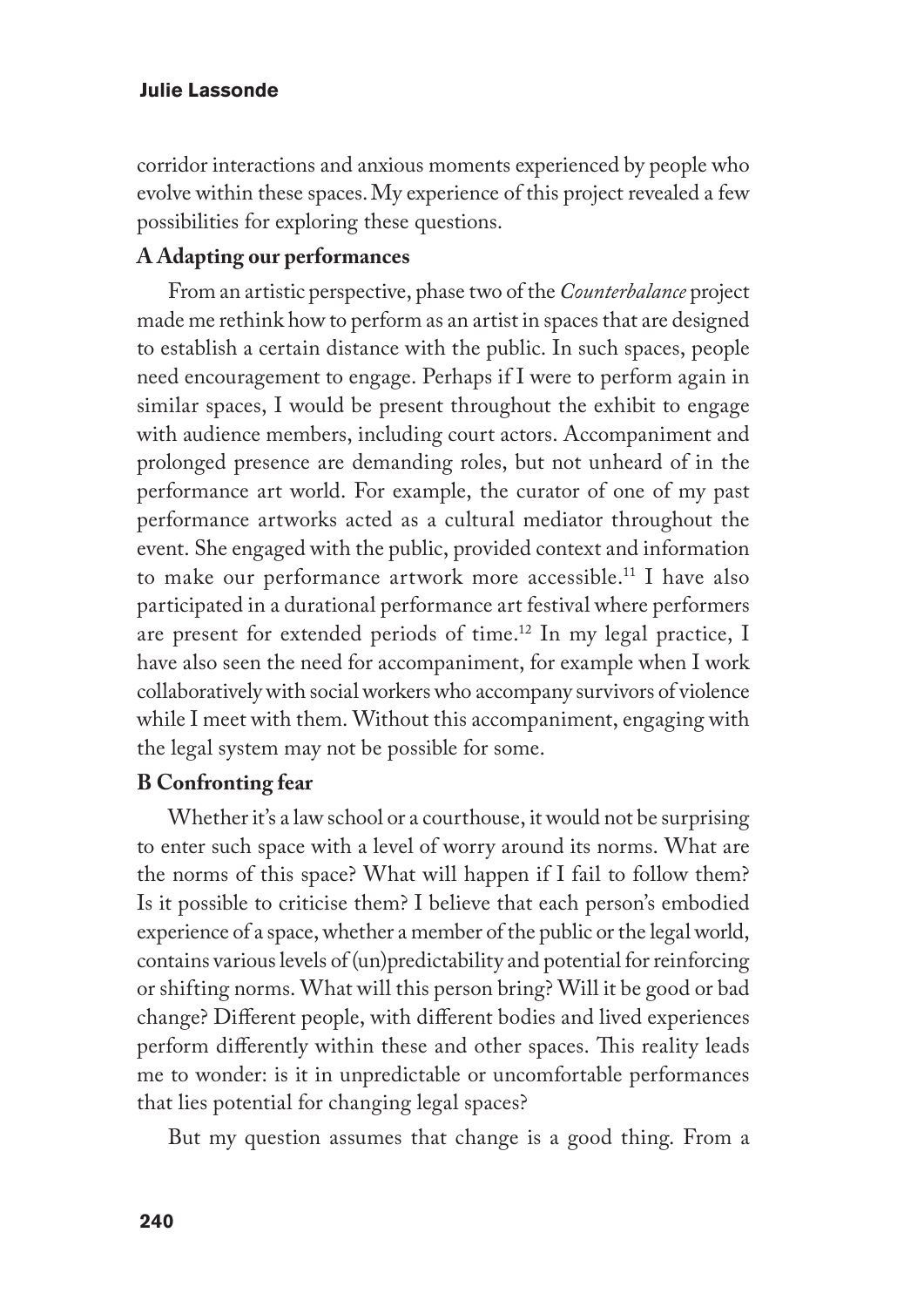justice perspective, maintaining certain norms may be desirable. For example, it is comforting to know that if I make a complaint, I can fill in a form and a process will be followed to deal with it. It is helpful to know that, if such and such factors come into play, we can expect a certain result. Predictability can be reassuring. However, we may also sometimes feel that things need to shift and change in order to be fair. Without moments of unpredictability, how could there be room for change? My experience as a performance artist has taught me that cultivating qualities related to performativity, such as presence, listening, improvisation and flexibility, can help get through moments of unpredictability. In fact, I hope for unpredictable things to happen throughout the creation process. I believe that developing the capacity to navigate unpredictability supports us in ensuring that we don't lose our knowledge and judgment when placed in uncomfortable situations. From my perspective, exploring performativity does not mean wanting to change norms at all costs, but rather skillfully questioning and changing norms when necessary for a fairer result. And from my experience with the *Counterbalance* project, one of the skills required to achieve this is to develop the capacity to navigate the emotional landscape of each situation.

In 2011, I participated in a conference on women, arts and law, which was presented at the Université de Montréal Faculty of Law in Montreal. I was invited to respond to the main presentation.<sup>13</sup> I responded verbally and also presented a movement performance on repetition and how each repetition is always different and produces shifts in meaning. A now retired professor who had been my professor at McGill University and was part of the audience, asked discussants, including me, where our spirit of rebellion came from.14 I find it interesting to think about this question. In hindsight, I believe my frustration comes from the slowness in which change happens in certain areas, such as gender or racial equality. Over the years, it is true that I have had a drive to try to effect change, especially related to intersectional gender issues. I have noticed that in my twenties and thirties, this rebellion or drive was fuelled by anger and outrage. In my forties, I find it harder to sustain this drive because my social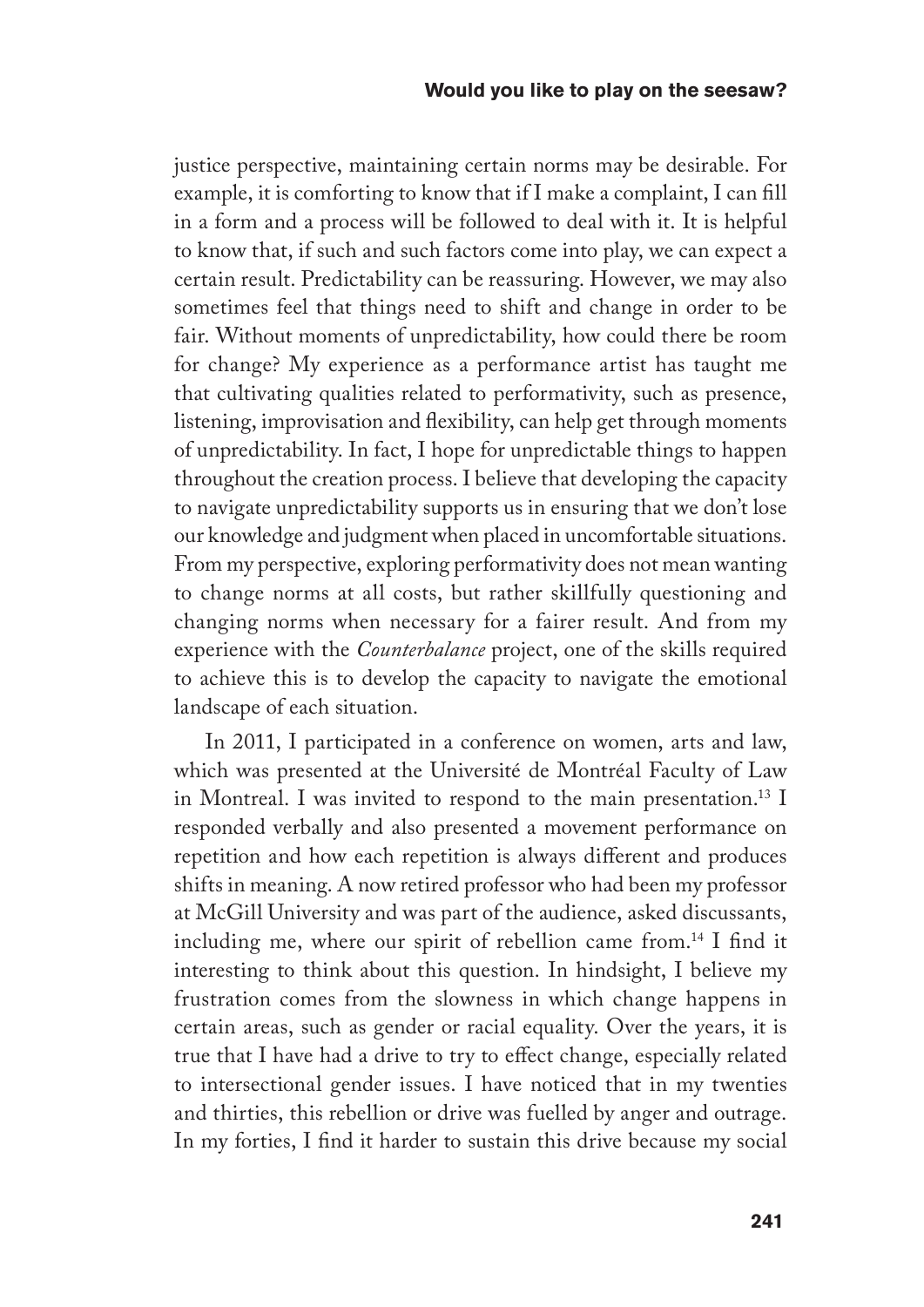justice work provided me with knowledge of the level of violence and suffering that the lack of change continues to produce. Sadness seems to have taken over anger. Some performances energise us, and others take a toll on us. Therefore, I believe that learning to mindfully attend to our emotional landscape is important to maintain our motivation to strive for social justice.

# **C Engaging emotionally**

When I created phase two of the project at the court, I was reflecting on the body and emotion of the judge, in addition to rationality, as part of the judgment process. As described above, I wrote a fictitious narrative from the perspective of a female judge. During that process, I met with a former female judge who read and commented on the story, which helped me finalise it. This judge also shared with me a fascinating book written by Albie Sachs (2009), former judge of the Constitutional Court of South Africa, which includes the following quote about judgment that I thought fit with the seesaw image that I was building:

[T]he weighing of the respective interests at stake does not take place on weightless scales of pure logic pivoted on a friction-free fulcrum of abstract rationality. The balancing has to be done in the context of a lived and experienced historical, sociological and imaginative reality (Sachs 2009: 220).

This book was a great find after I had trouble locating anything other than decisions written by judges. If understanding context physically, emotionally and intellectually is important for judges, why focus so much on judges' capacity to keep a distance with the world? What is wrong with a judge sitting on a seesaw to experience what it feels like to be on one side or the other? It may be worth experimenting with how embracing the role of emotion and lived experience can improve the exercise of judgment. And we can start with ourselves in daily life.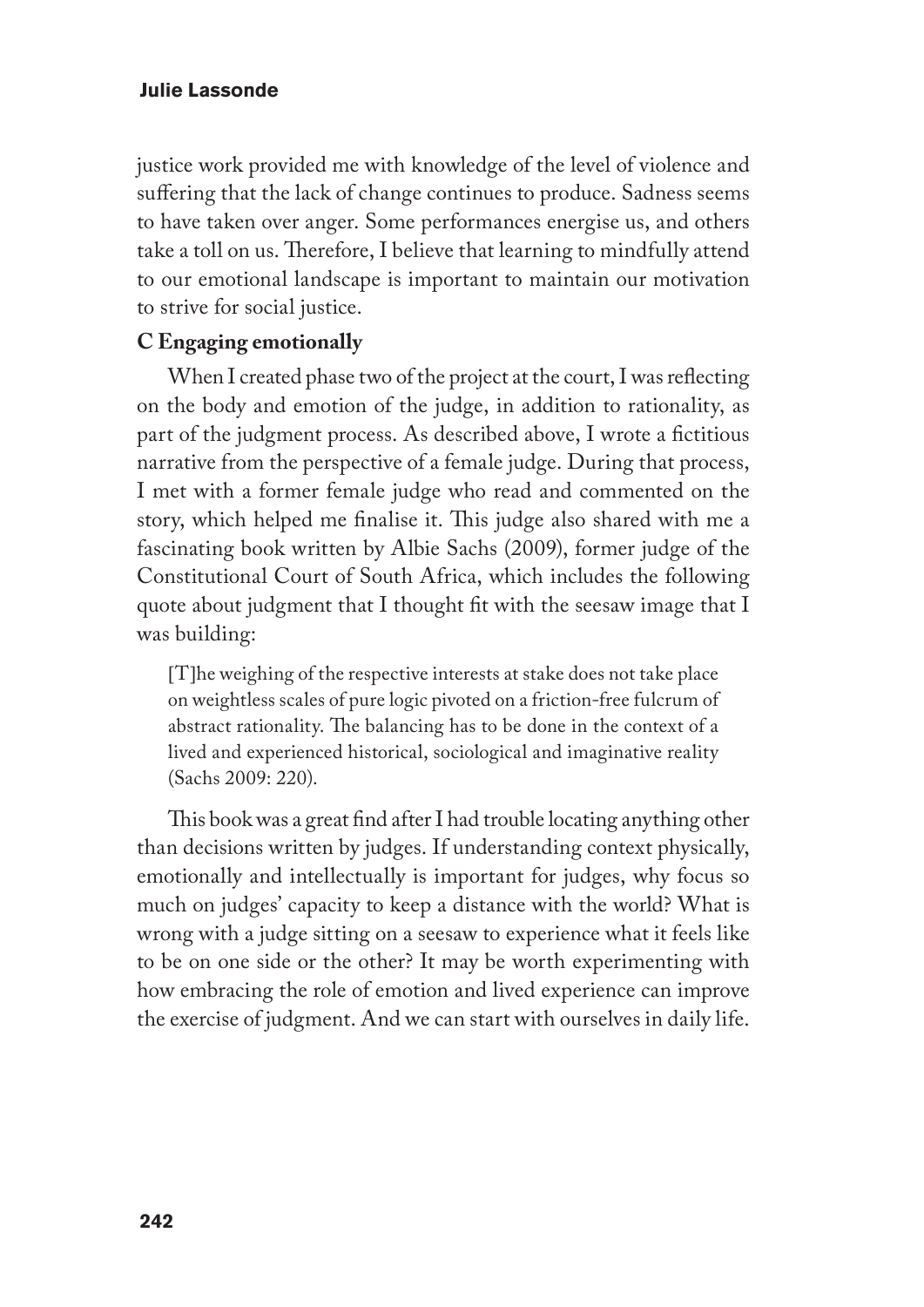#### **D Developing performative skills**

Developing the capacity to embrace and manage emotions is just one of the different performative skills that I have found helpful in developing my own performativity and engaging with the performativity of others. Going back to my *Counterbalance* project, no matter how much we enjoy a seesaw ride, we may also occasionally fall off the seesaw, as the university's concerns during phase one of the project illustrates. What would be a constructive way to deal with this risk? Do we only want to rely on insurance to handle this risk or do we prefer preventing falls by developing skills for better engagement? Perhaps acknowledging and understanding how performativity operates can help.

If we accept performativity as a key vehicle for norms, and not ignore this process by simply relying on predictable written rules, fixed images or codes, we may develop an interest in discovering the mechanics and emotional effects of performativity and how to effectively engage with it. While expanding on the mechanics of performativity may be the subject of a different article, this article seeks to acknowledge the performative aspect of our lives as a legitimate part of developing normativity. Perhaps performative methods need to take greater space in legal education. As phase one of my project demonstrated, the fact that law schools are more open to performances than courthouses gives me hope for the future.

Once we acknowledge that performativity has a role to play in our society, we can look at various justice issues and legal mechanisms from a performative perspective and ask various questions: Who are the performers? Where are they performing? How do I feel about these performances? What do they make me think about? What does performative advocacy for social justice look like? We can then develop skills such as presence, listening, improvisation and flexibility to attempt to answer these questions. In this skill development process, experiencing performance art may help connect us with the performative aspect of ourselves. This was part of what I was trying to offer by performing *Counterbalance* in legal spaces.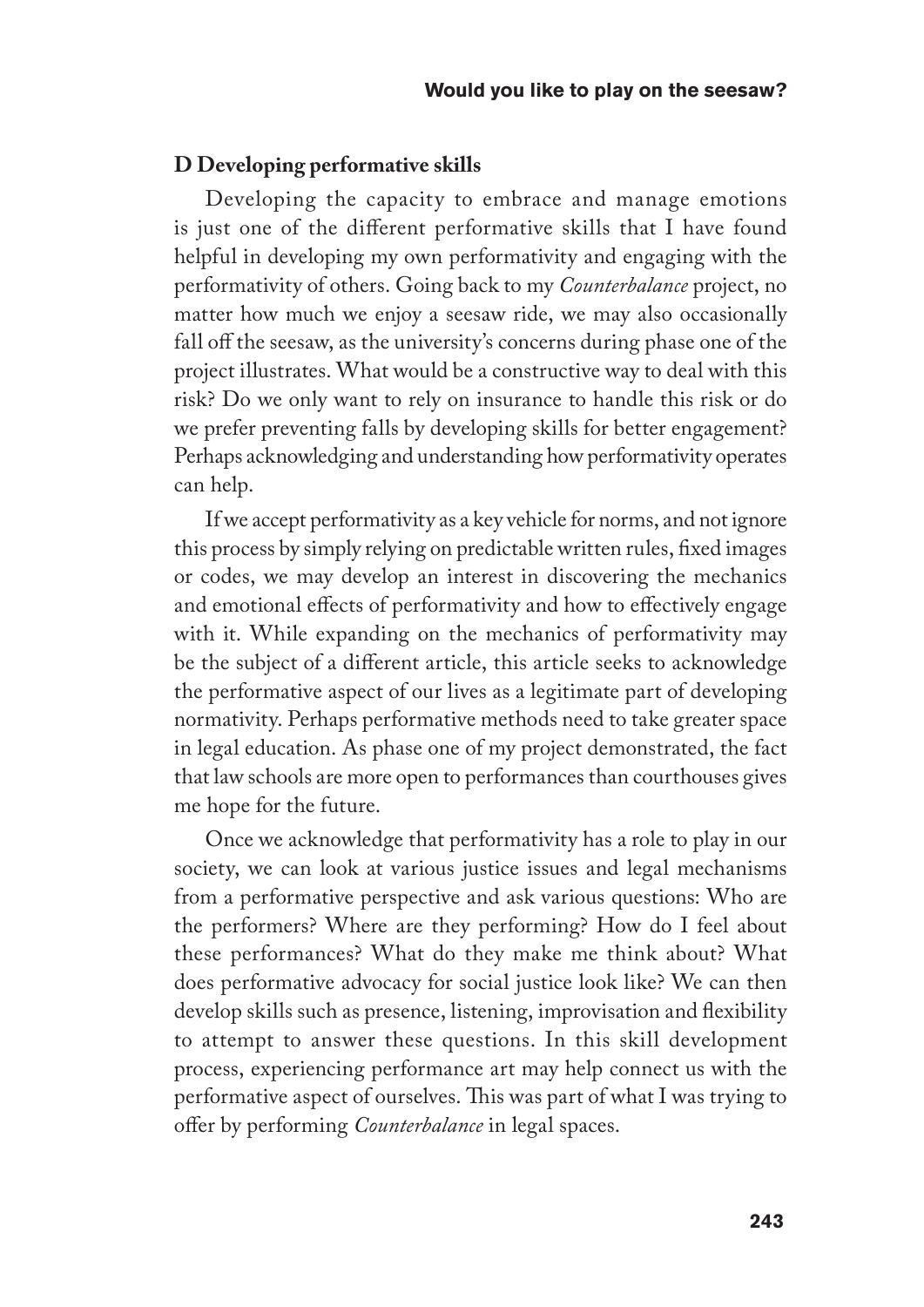Drawing from my performance art and social justice practice, I see better understanding performativity in legal spaces combined with acquiring performative skills to engage with it, as having potential for positive change in the normative structure of these spaces.

# **6 Conclusion**

The fact that a law school and a courthouse welcomed *Counterbalance* and were willing to go beyond what they had imagined could occur in their respective spaces comforts me. Some moments remain with me, such as when I was de-installing the seesaw at the law school and a law student came up to me to express how sad she was to see the seesaw go. I have fond memories of seesaw rides in both spaces with different legal academics who then shared that they had found it helpful to refer to *Counterbalance* in their teaching. Seeing two lawyers riding the seesaw wearing their gowns at the court was another memorable moment.

While there were great moments, I am aware that my project involved producing discomfort. As an artist, I cannot control the impact of my pieces and it is not my role to manage my audience's discomfort. That said, it is my role to consider possible responses as I craft my pieces, with intention, integrity and mindfulness of possible hurtful effects. I think this applies to our daily life performativity as well. Whether at the offering or receiving end of performances, I believe it is important to exercise care, but also to develop the skills to sit with discomfort and discover the additional knowledge and potential for positive change this discomfort may bring.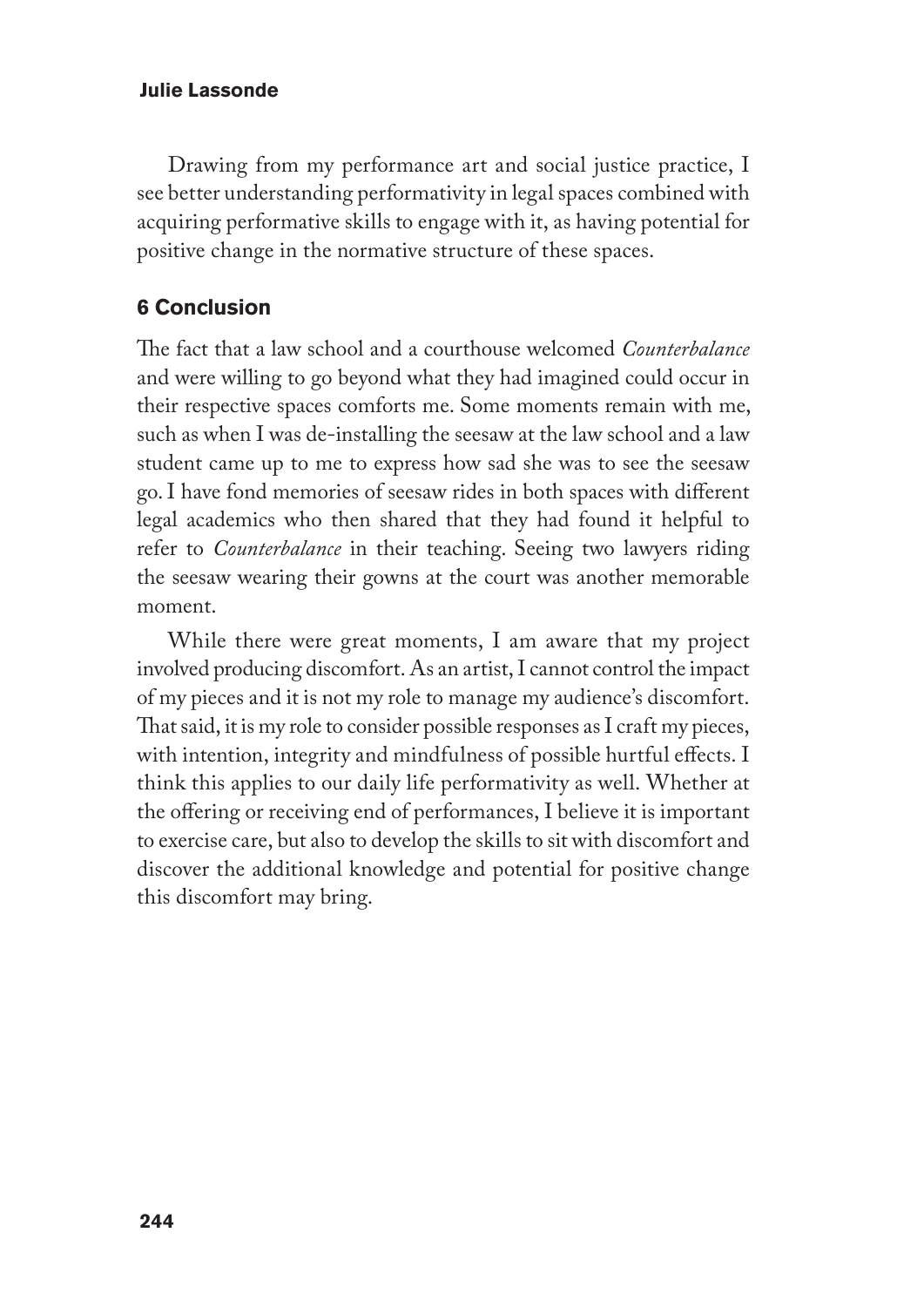## **Endnotes**

- 1 Julie Lassonde is a lawyer and researcher based in Canada.
- 2 Over the years, I have benefitted from law school programs and courses that are open to the arts. Professor Desmond Manderson allowed me to produce a combination of performances and texts for two of his courses at McGill University during my law degree. I was also informally encouraged to pursue an exploration of art and law by late Professor Roderick A. MacDonald at the same university. My Master's thesis supervisor Rebecca Johnson whom I had contacted after being intrigued by the 'leaky woman' personae she created in her 2005 paper, is responsible for giving me the idea of exploring art and law through graduate studies at the University of Victoria. This degree became the basis of my current practice in art and law.
- 3 As a Francophone, I learned that there was another term in English to refer to a seesaw: a 'teeter-totter.' When I was a child in Montreal, we would use the term 'seesaw' even though we spoke French. The proper French term for a seesaw is 'balançoire à bascule,' which I never used as a child. I have also never used the term 'teeter-totter.' I only learned about these terms when I created *Counterbalance*. Because these other French and English terms do not resonate with me emotionally, I have used the term 'seesaw' for my project. The term 'seesaw' evokes for me the wooden, red-painted seesaws with a grey and slightly rusty base that were in a park my father would take me as a child.
- 4 I debated whether I should name the people I talk about in this essay and whether I should contact them to ask for permission to do so. As I usually do when I build narratives for my artwork, I have decided to preserve anonymity to avoid producing more discomfort than I already have with the project. My intention is to share my artistic process and what I have learned from it. I believe that naming institutions is sufficient to situate the project and naming individuals would not necessarily add anything to the discussion. I sincerely thank each person who recognises themselves in this essay for their contribution to the project.
- 5 This building was designed by Montréal architect Ernest Cormier in 1938-1940, see Parks Canada 1988.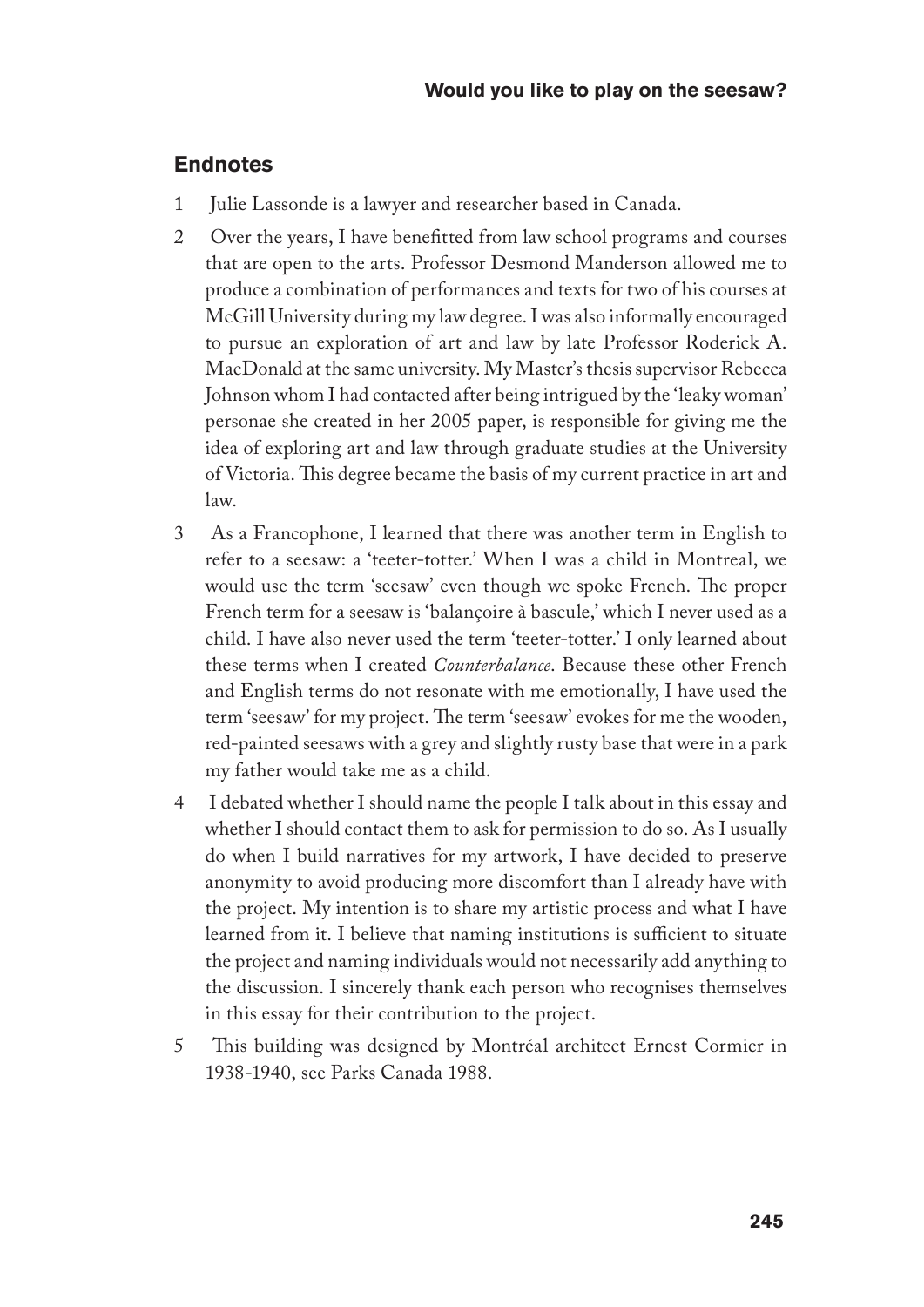- 6 The website also features statues of Veritas and Ivstitia, which confirmed to me that the court's comfort zone when it comes to art may not have expanded much since its inception (see Supreme Court of Canada 2008).
- 7 From 1973 to 2000, the court of appeal building housed the music and theatre conservatories (Culture et Communications Québec, nd). When I was a teenager, I had auditioned twice at the Conservatoire d'art dramatique (theatre conservatory), an experience that I found intimidating. The second time, I made it to the second stage of auditions that involved a multiple day test, which I failed. I instead was admitted to another theatre school where I studied for two years. It is interesting to me that after all these years, a Master's degree, and a legal and an art practice, I re-entered this building to exhibit art as a professional. Although I did not return to this building for that reason, the process of engaging with the building brought back memories of young adulthood anxieties.
- 8 For images of the Ernest Cormier Building, see Société Québécoise des Infrastructures 2015.
- 9 For images of the interior of the Ernest Cormier Building, Court of Appeal of Quebec, Architectural Features, nd.
- 10 The seesaw's wooden plank under which is inserted a metal piece weighs about 200 pounds, the two parts forming the steel base another 200 pounds, and each roll of the rubber surface on which it is installed weighs another 200 pounds each, which makes it hard to move.
- 11 Performance artist Sylvie Tourageau was the curator who engaged in cultural mediation during Orange, a performance art festival that took place in La Pocatière, Quebec, in 2015. She has also been an important performance art teacher for me over the years.
- 12 I am thinking about the Duration and Dialogue II performance art festival, curated by Natasha Bailey, Dario Del Degan and Johannes Zits, which took place in Toronto in 2017.
- 13 This main presentation was presented by Professor Norbert Rouland and focused on women, arts and law in France.
- 14 I am thinking of Professor Jean-Guy Belley.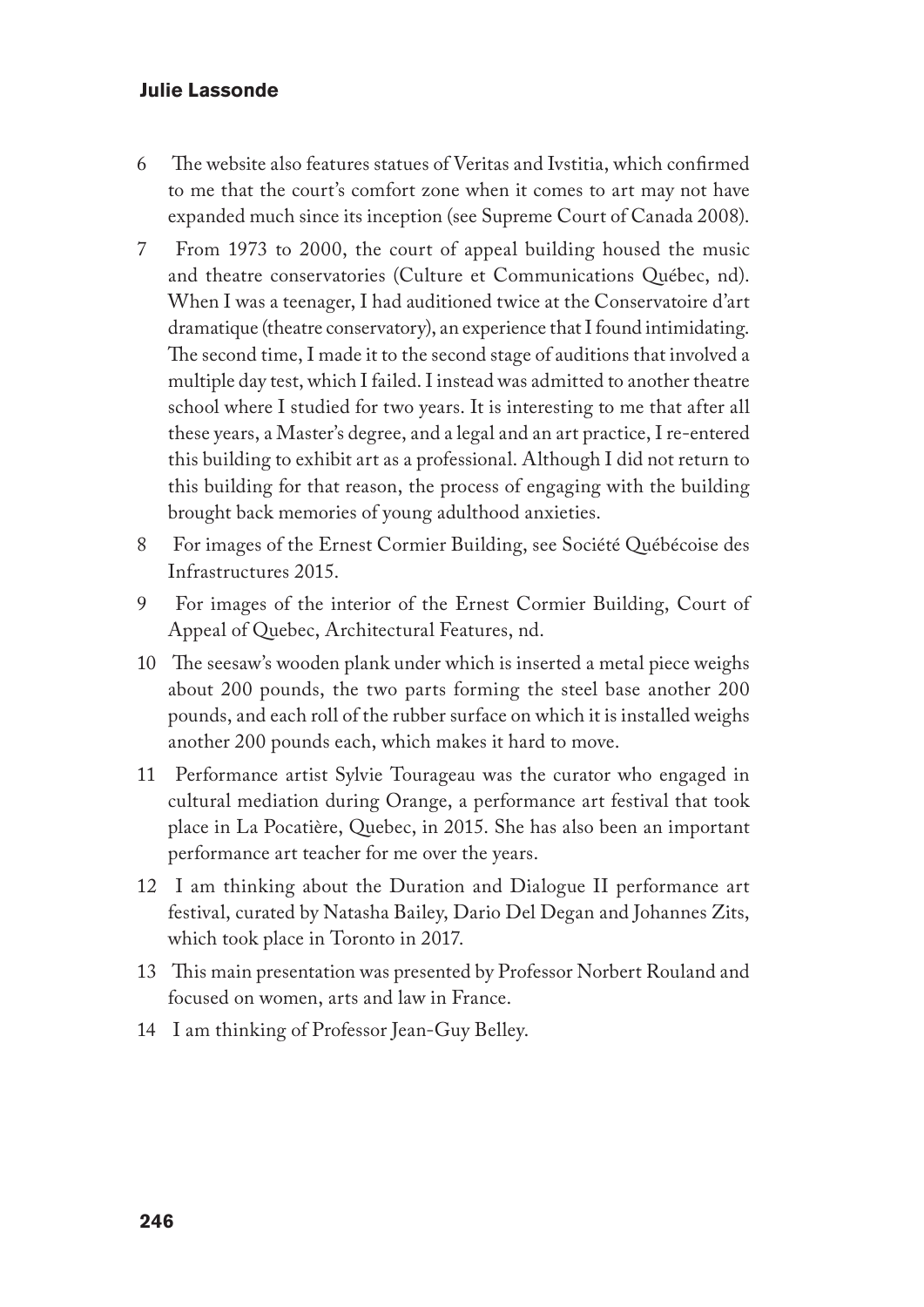## **References**

- Biondo B 2014 *Once Upon a Playground: A Celebration of Classic American Playgrounds, 1920-1975* ForEdge Lebanon
- Butler J 1999 *Gender Trouble: Feminism and the Subversion of Identity* Routledge New York
- *Charter of Human Rights and Freedoms 1975*
- *Code of Civil Procedure 2014*
- *Code of Professional Conduct of Lawyers 2015*
- Court of Appeal of Quebec nd *Architectural Features* Montreal <https:// courdappelduquebec.ca/en/about-the-court/photos/architectural-featuresmontreal/>
- Culture et Communications Québec nd *Édifice Ernest-Cormier* <https://www.patrimoine-culturel.gouv.qc.ca/rpcq/detail. do?methode=consulter&id=97780&type=bien>
- Government of Canada 2019 *Supreme Court of Canada Building: Rehabilitation* <https://www.tpsgc-pwgsc.gc.ca/biens-property/construction/ecsc-sccbeng.html>
- Johnson R 2005 'Law and the Leaky Woman: the Saloon, the Liquor Licence, and Narratives of Containment' *Continuum: Journal of Media and Cultural Studies* 19/2:181-199
- Lassonde J 2015 *Counterbalance* installation and performance narrative
- 2017 *Counterbalance #2: Physicality of Judgment* installation and performance narrative
- Law Society of Ontario *Rules of Professional Conduct*
- Osgoode Digital Commons 2015 *2014-15 Artist in Residence: Julie Lassonde* <https://digitalcommons.osgoode.yorku.ca/lassonde/>
- Osgoode Hall Law School nd *Artist in Residence* https://www.osgoode.yorku. ca/faculty-and-research/fellowships/artist-residence-call-applications/
- Supreme Court Building <https://www.pc.gc.ca/apps/dfhd/page\_fhbro\_eng. aspx?id=2986>
- Société Québécoise des Infrastructures 2015 *Édifice Ernest-Cormier, 100, rue Notre-Dame Est Montréal* <https://www.sqi.gouv.qc.ca/immeubles-pat/ Pages/Mtl-ErnestCormier-100NotreDame-0548.aspx>
- Sachs A 2009 *The Strange Alchemy of Life and Law* Oxford University Press